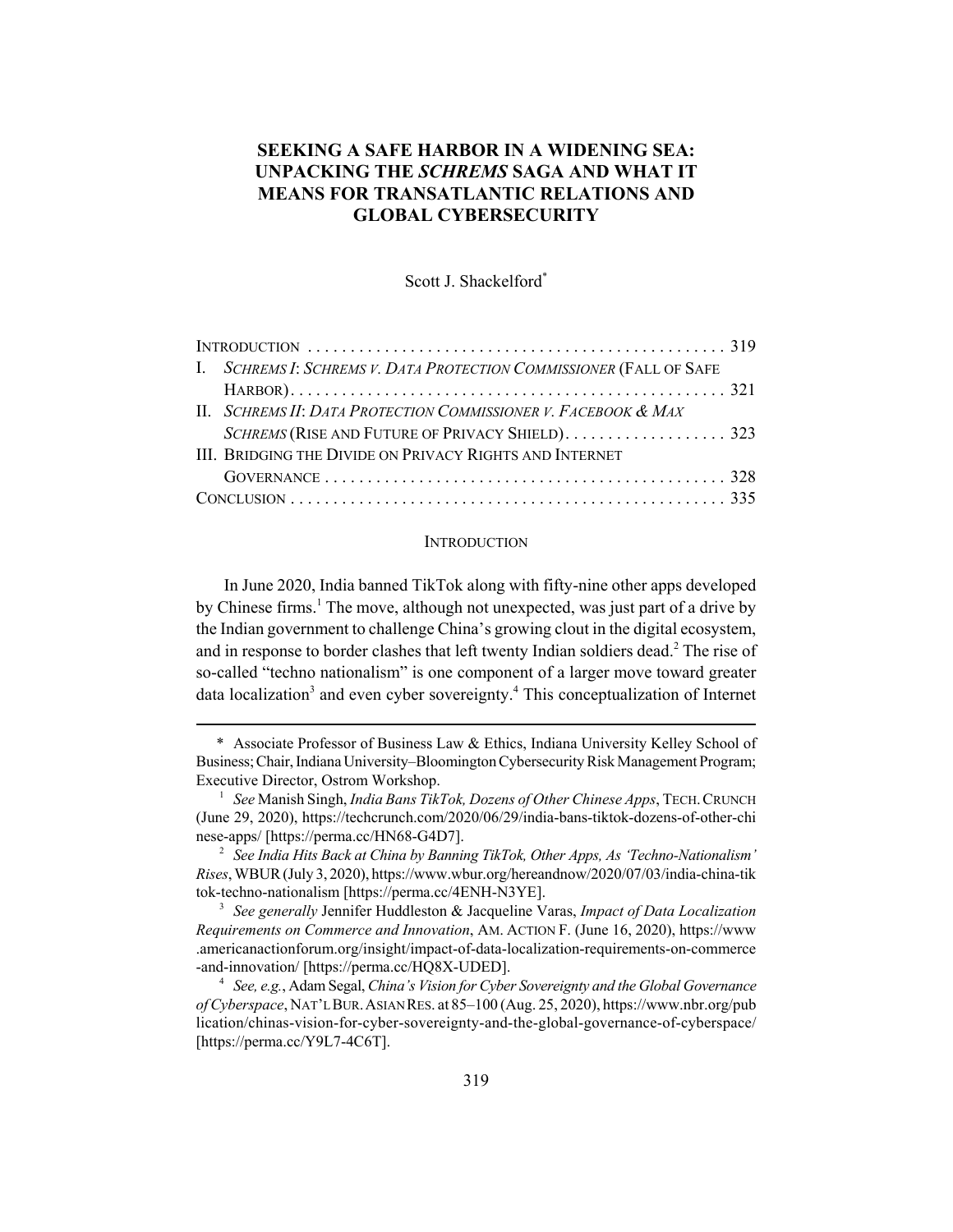governance represents a significant shift from long-held beliefs on the part of many Western nations about building a cyberspace that is "free, open, interoperable, secure, and resilient" and one that is more closed, highly regulated, and de-anonymized.<sup>5</sup> The debate over the future of Internet governance between those preferring more multilateral versus multi-stakeholder is an oversimplification, but it does highlight the different visions for cyberspace, including to what extent information sharing will be possible between digital walled gardens.<sup>6</sup> Such sharing is vital—if challenging—to permitting like-minded nations and other stakeholders to work together to defend against common threats and build a global culture of cybersecurity.<sup>7</sup> Yet even among historic allies, such as the transatlantic alliance between the United States and Europe, walls are going up that are making it more challenging for both the public and private sectors alike to pool their resources and expertise to better confront common challenges.

The drifting apart of the United States and Europe when it comes to privacy protections and data governance best practices predated the turbulence of the Trump administration. In 2015, for example,<sup>8</sup> the Court of Justice of the European Union (CJEU) invalidated the then fifteen-year-old EU-U.S. Safe Harbor Agreement in Schrems v. Data Protection Commissioner,<sup>9</sup> causing some consternation on the part of the more than 5,000 European and U.S. firms that relied on the Agreement to transfer EU data to U.S. servers.<sup>10</sup> With the benefit of hindsight, this decision may be seen as an important step in a growing rift between the EU and United States not only on privacy law, but also the future of Internet governance itself. Now, looking back six years later, while the feared economic harms were largely avoided, the ancestor agreement to Safe Harbor, called "Privacy Shield," faced another round of scrutiny before the CJEU tested many of the same legal issues that arose in the Safe Harbor

<sup>5</sup> *See* Robert Morgus & Justin Sherman, *The Five Ideals*: *The Idealized Internet vs. Internet Realities* (V. 1.0), NEW AM. FOUND., https://www.newamerica.org/cybersecurity-initia tive/reports/idealized-internet-vs-internet-realities/the-five-ideals/ [https://perma.cc/SU7U -NVEX] (last visited Dec. 13, 2021).

<sup>6</sup> *See generally*, *e.g.*, Scott J. Shackelford et al., *Back to the Future of Internet Governance?*, 16 GEO. J. INT'L AFF. 83 (2015).

<sup>7</sup> *See* Deborah Housen-Couriel, *Information Sharing as a Critical Best Practice for the Sustainability of Cyber Peace*, *in* CYBER PEACE: CHARTING A PATH TOWARD A SUS-TAINABLE, STABLE, AND SECURE CYBERSPACE (Scott J. Shackelford, Frederick Douzet, & Chris Ankersen eds., 2021).

<sup>8</sup> *Europe Has to Rebuild Its Safe Harbor*, BLOOMBERG VIEW (Oct. 19, 2015), http:// www.bloombergview.com/articles/2015-10-19/europe-has-to-rebuild-its-safe-harbor [https:// perma.cc/G6DB-N7KK].

<sup>9</sup> Case C-362/14, Maximillian Schrems v. Data Protection Comm'r, ECLI:EU:C:2015 :650, ¶ 107 (Oct. 6, 2015).

<sup>10</sup> Daniel Alvarez, *Safe Harbor Is Dead; Long Live the Privacy Shield?*, A.B.A. (May 20, 2016), https://www.americanbar.org/groups/business\_law/publications/blt/2016/05/09\_alva rez/ [https://perma.cc/T698-SCR4].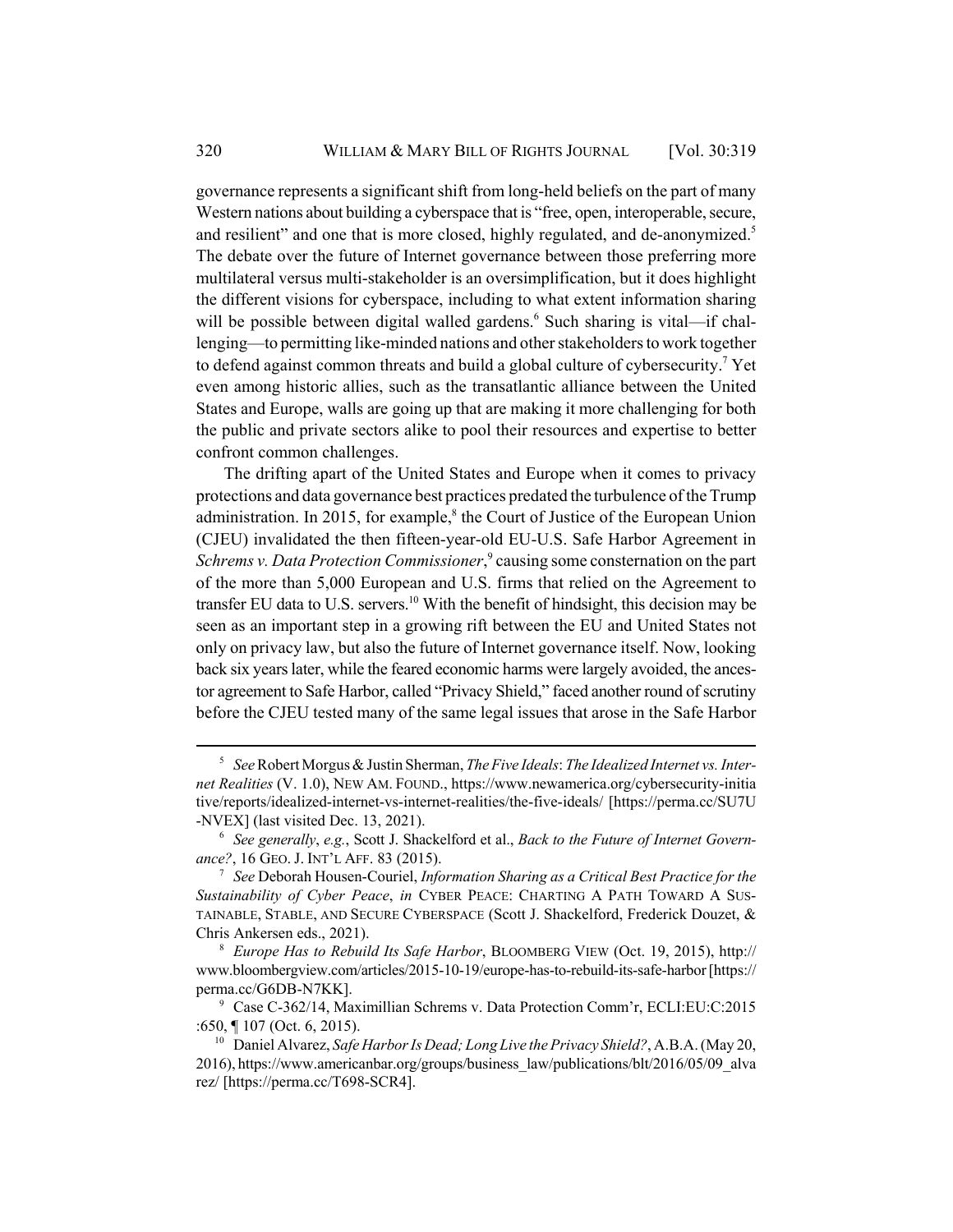dispute, but with the addition of Standard Contractual Clauses (SCCs) that have been used for decades to help firms transfer data between EU and non-EU nations.<sup>11</sup>

This Article reviews this history as a case study for larger issues surrounding information sharing and assesses the *Schrems* saga, including what options exist for resolving this transatlantic impasse given the CJEU's July 2020 decision invalidating Privacy Shield.<sup>12</sup> At stake are larger questions about the ability of like-minded nations, and indeed the international community, to come together to meaningfully address common cyber-enabled threats. The Article is structured as follows. Part I examines *Schrems I* (*Schrems v. Data Protection Commissioner*) and the fall of the Safe Harbor regime. Part II analyzes *Schrems II* (*Data Protection Commissioner v. Facebook & Max Schrems*) along with the rise and fall of Privacy Shield. Part III focuses on opportunities to bridge the data governance divide and present a united front to help ensure a free, open, interoperable, secure, and resilient vision for cyberspace.

## I. *SCHREMS I*: *SCHREMS V. DATA PROTECTION COMMISSIONER* (FALL OF SAFE HARBOR)

The case that has become colloquially known as *Schrems I* was brought by an Austrian law student and civil rights advocate, Maximilian Schrems, who sought to challenge Facebook's international data transfers from Ireland (where Facebook's European subsidiary is headquartered) to the United States, arguing that this practice infringed on his privacy rights due to the potential for U.S. government surveillance.<sup>13</sup> The Irish Data Protection Commissioner rejected Schrems' complaint on the grounds that the European Commission had already decided that the United States ensured an adequate level of privacy protections.<sup>14</sup> Schrems appealed that decision to the Irish High Court, which referred the dispute to the CJEU.15

At the heart of the case was the Safe Harbor Agreement negotiated between the EU and United States in response to the 1998 EU Data Protection Directive (DPD),

<sup>11</sup> *See* Jennifer Baker, *EU High Court Hearings to Determine Future of Privacy Shield*, SCCs, INT'L ASS'N PRIV.PROS.(June 25, 2019), https://iapp.org/news/a/eu-high-court-hearings -to-determine-future-of-privacy-shield-standard-contractual-clauses/ [https://perma.cc/EZ8J -7X45]; *Standard Contractual Clauses (SCC)*, EUR.COMM'N, https://ec.europa.eu/info/law /law-topic/data-protection/international-dimension-data-protection/standard-contractual -clauses-scc\_en [https://perma.cc/6JUJ-Z44D] (last visited Dec. 13, 2021).

<sup>12</sup> *See* Alaap B. Shah, *CJEU Invalidated the EU-US Privacy Shield Framework*, NAT'L L.REV. (July 28, 2020), https://www.natlawreview.com/article/ecj-invalidated-eu-us-privacy -shield-framework#:~:text=On%20July%207%2C%20the%20Court,C%2D311%2F18) [https:// perma.cc/4EMF-PDMD].

<sup>13</sup> *See, e.g.*, Leo Kelion, *Facebook Data Transfers Threatened by Safe Harbor Ruling*, BBC (Oct. 6, 2015), http://www.bbc.com/news/technology-34442618 [https://perma.cc/SN7S-4G6J]; Baker, *supra* note 11.

<sup>14</sup> *See* Scott Russell, *Unsafe Harbor?*,CTR.APPLIED CYBERSEC.RSCH.(Oct. 9, 2015), https:// cacrcybersecurity.wordpress.com/2015/10/09/unsafe-harbor/ [https://perma.cc/3LS6-3Y8B]. <sup>15</sup> *Id.*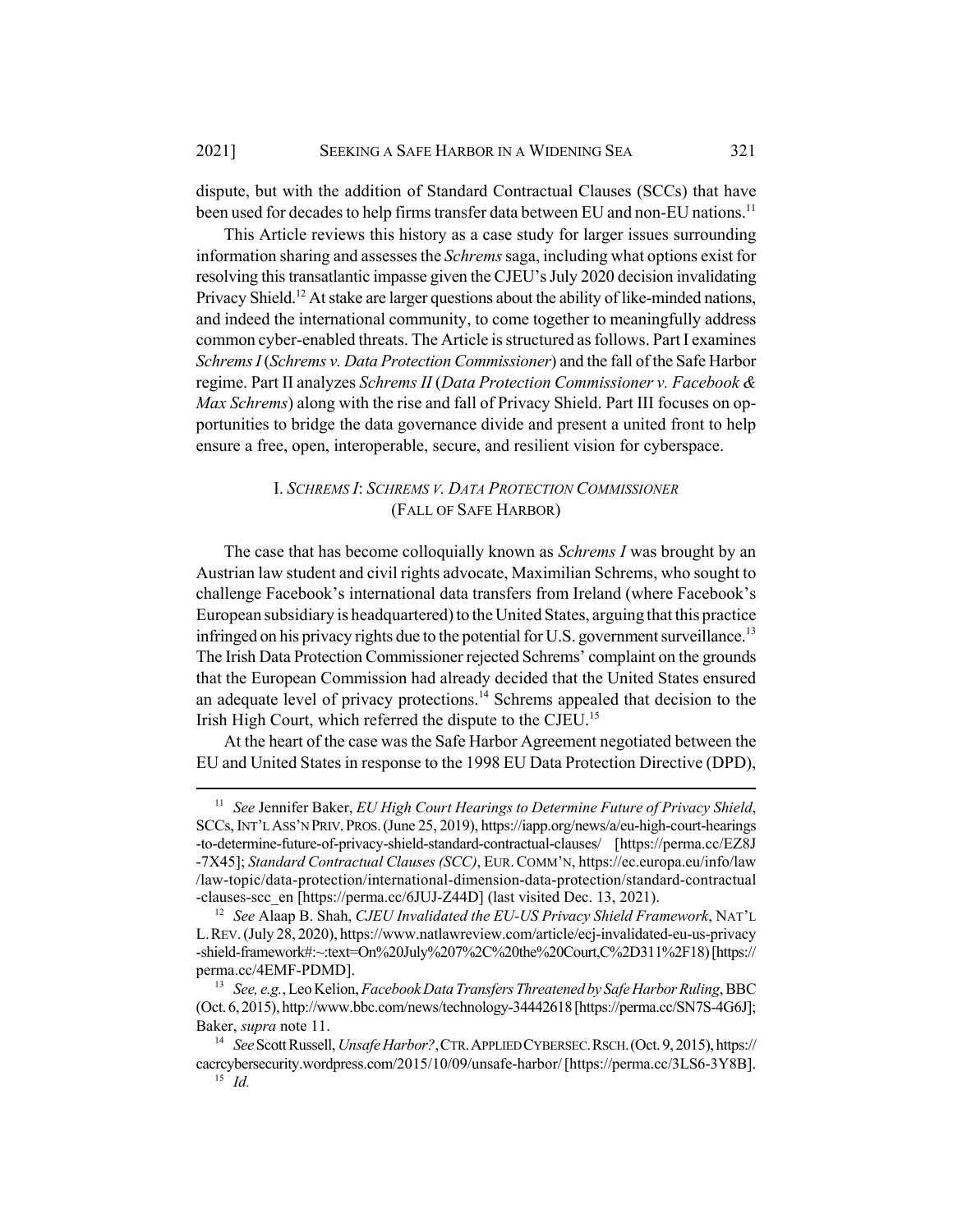which directed EU Member States to enact legislation containing certain privacy safeguards and prohibited the transferring of data on EU persons to non-EU nations that do not maintain adequate privacy safeguards.<sup>16</sup> The architects of this provision had the best intentions, namely to ratchet up privacy protections in EU partners, but the agreement left U.S. firms (many of which then, as now, are global tech leaders) in a difficult position given that, until the Safe Harbor Agreement was finalized, U.S. privacy law was found to be inadequate.17 Under Safe Harbor, U.S. companies transferring data on EU persons pledged to self-certify that safeguards were in place that went beyond those required by the more sector-specific U.S. privacy law.<sup>18</sup> It was largely successful at easing transatlantic data flows, at least until the 2013 revelations by former NSA contractor Edward Snowden, who succeeded in bringing to light a number of U.S. surveillance programs.<sup>19</sup> These resulted in thirteen recommendations by the European Commission for revising Safe Harbor and set the stage for *Schrems I*. 20

Among other concerns, in its *Schrems I* decision the CJEU noted that carve outs in the Safe Harbor Agreement—such as for U.S. national security, public interest, and law enforcement—opened the door for bulk data collection, including the NSA program code-named PRISM.<sup>21</sup> This reasoning led the CJEU to hold that:  $(1)$  the U.S. bulk collection of personal data violated the privacy rights of EU citizens, stating that "generali[z]ed" data storage by a foreign government lacking any objective criteria being specified as to the extent of the data's use is inconsistent with the DPD;<sup>22</sup> and (2) that EU citizens were not afforded the opportunity to challenge these U.S. practices, compromising their right to judicial review.<sup>23</sup> Ultimately the CJEU decided that no amount of self-certification could get around U.S. surveillance practices, which were found to be irreconcilable with EU privacy law (even though the USA Freedom Act, passed prior to the *Schrems I* ruling, outlaws the kind of bulk data collection that this CJEU decision says violates the DPD).<sup>24</sup> It also found that the

<sup>16</sup> *See U.S.-EU Safe Harbor Framework*, FED.TRADE COMM'N, https://www.ftc.gov/tips -advice/business-center/privacy-and-security/u.s.-eu-safe-harbor-framework [https://perma .cc/8TCJ-U7CR] (last visited Dec. 13, 2021).

<sup>&</sup>lt;sup>17</sup> See DOUGLAS K. VAN DUYNE ET AL., THE DESIGN OF SITES 328 (2003).

<sup>&</sup>lt;sup>18</sup> *See JOHN K. HALVEY & BARBARA MURPHY MELBY, BUSINESS PROCESS OUTSOURCING:* PROCESS, STRATEGIES, AND CONTRACTS 472 (2007).

<sup>19</sup> *See, e.g.*, Kieren McCarthy, *Snowden, Schrems, Safe Harbor . . . It's Time to Rethink Privacy Policies, Says FTC Commish*, THE REG. (Oct. 23, 2015, 8:34 PM), http://www.the register.co.uk/2015/10/23/ftc\_eu\_safe\_harbor/ [https://perma.cc/Y896-ZJEY].

<sup>20</sup> *See* Russell, *supra* note 14; *see Europe Has to Rebuild Its Safe Harbor*, BLOOMBERG VIEW (Oct. 19, 2015, 12:01 AM), http://www.bloombergview.com/articles/2015-10-19/europe -has-to-rebuild-its-safe-harbor [https://perma.cc/2JZS-S5SC].

<sup>21</sup> Case C-362/14, Maximillian Schrems v. Data Protection Commissioner (*Schrems I*), ECLI:EU:C:2015:650, ¶ 22 (Oct. 6, 2015).

<sup>22</sup> *Id.* ¶ 93.

<sup>23</sup> *Id.* ¶ 23.

<sup>&</sup>lt;sup>24</sup> *Id.*  $\P$  86, 101 (For more on reactions to the USA Freedom Act, see Bill Chappell,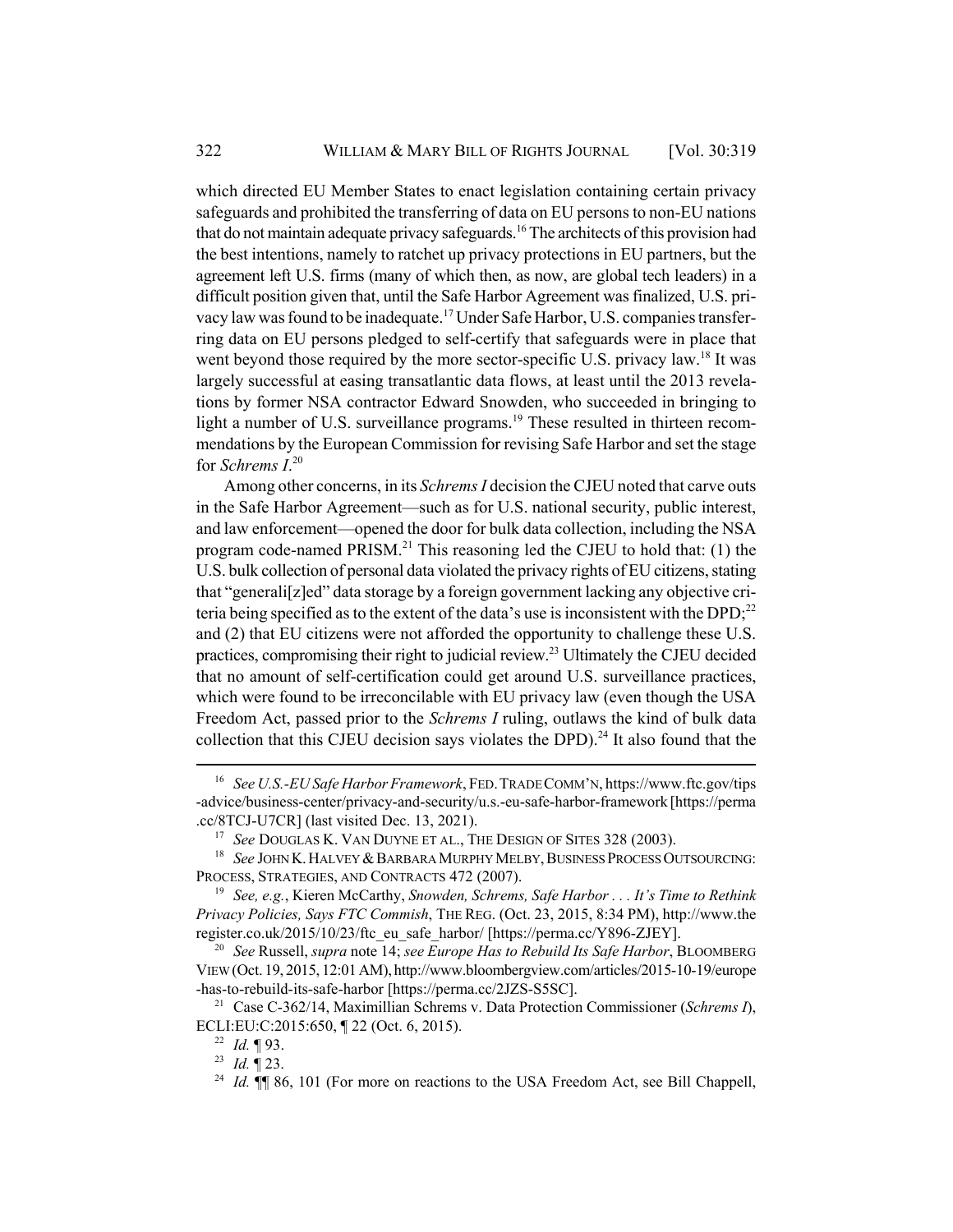CJEU alone has the power to decide whether or not European Commission decisions on the privacy practices of other nations are valid.<sup>25</sup>

This outcome resulted in the fall of the Safe Harbor regime, calling into question whether U.S. firms could continue transferring data collected on EU citizens back to U.S.-based data centers. It also teed up larger questions as to the ability of the United States and Europe to come together on central questions of data governance including with regards to information sharing, which remained largely unresolved, setting the stage for *Schrems II*. These cases also highlight the extent to which national security considerations are influencing these debates about privacy rights that could fuel a new wave of data localization, which would not only be costly and challenging, but also risk the \$7 trillion transatlantic economic and security relationship.<sup>26</sup>

## II. *SCHREMS II*: *DATA PROTECTION COMMISSIONER V. FACEBOOK & MAX SCHREMS* (RISE AND FUTURE OF PRIVACY SHIELD)

Following the CJEU ruling invalidating Safe Harbor, Irish judges confirmed that U.S. authorities "did indeed engage in mass processing of Europeans' data."<sup>27</sup> This prompted the EU and the United States to come together and create a replacement regime for Safe Harbor called Privacy Shield.<sup>28</sup> The new agreement differed in several ways from its predecessor in response to the CJEU's *Schrems I* ruling, including instituting new requirements for privacy policies to be posted to the U.S. Department of Commerce Program List.<sup>29</sup> It also grants "[t]he right of data subjects to access [their] data," "[a]cknowledge[s] liability in relation to onward data transfers," accepts binding arbitration to resolve disputes, and requires covered entities to "[t]ake steps to stop unauthorized processing" and to minimize the amount of time that data is retained.<sup>30</sup> After Privacy Shield was created in 2016, by three years later

*Senate Approves USA Freedom Act, Obama Signs It, After Amendments Fail*, NPR (June 2, 2015, 4:07 PM), http://www.npr.org/sections/thetwo-way/2015/06/02/411534447/senateis -poised-to-vote-on-house-approved-usa-freedom-act [https://perma.cc/VAP6-DL7S]).

<sup>25</sup> *See* Russell, *supra* note 14.

<sup>26</sup> *See* Kenneth Propp & Peter Swire, *Geopolitical Implications of the European Court's Schrems II Decision*, LAWFARE (July 17, 2020, 11:31 AM), https://www.lawfareblog.com/geo political-implications-european-courts-schrems-ii-decision [https://perma.cc/ZDM6-9UNG]. *Schrems I*, Case C-362/14, ECLI:EU:C:2015:650.

<sup>27</sup> Baker, *supra* note 11.

<sup>28</sup> Press Release, Eur. Comm'n, EU-U.S. Privacy Shield: Third Review Welcomes Progress While Identifying Steps for Improvement, U.N. Press Release No. IP/16/6134 (Oct. 23, 2019) [hereinafter Press Release, EU-U.S. Privacy Shield].

<sup>29</sup> *Privacy Shield Program Overview*, PRIV. SHIELD (last visited Dec. 13, 2021), https:// www.privacyshield.gov/Program-Overview [https://perma.cc/3KS4-6F3R].

<sup>30</sup> David A. Zetoony, *A Side-By-Side Comparison of "Privacy Shield" and the "Safe Harbor*," BRYAN CAVE (2016), https://iapp.org/media/pdf/resource\_center/Comparison-of-Pri vacy-Shield-and-the-Safe-Harbor.pdf [https://perma.cc/AW2S-NGJR].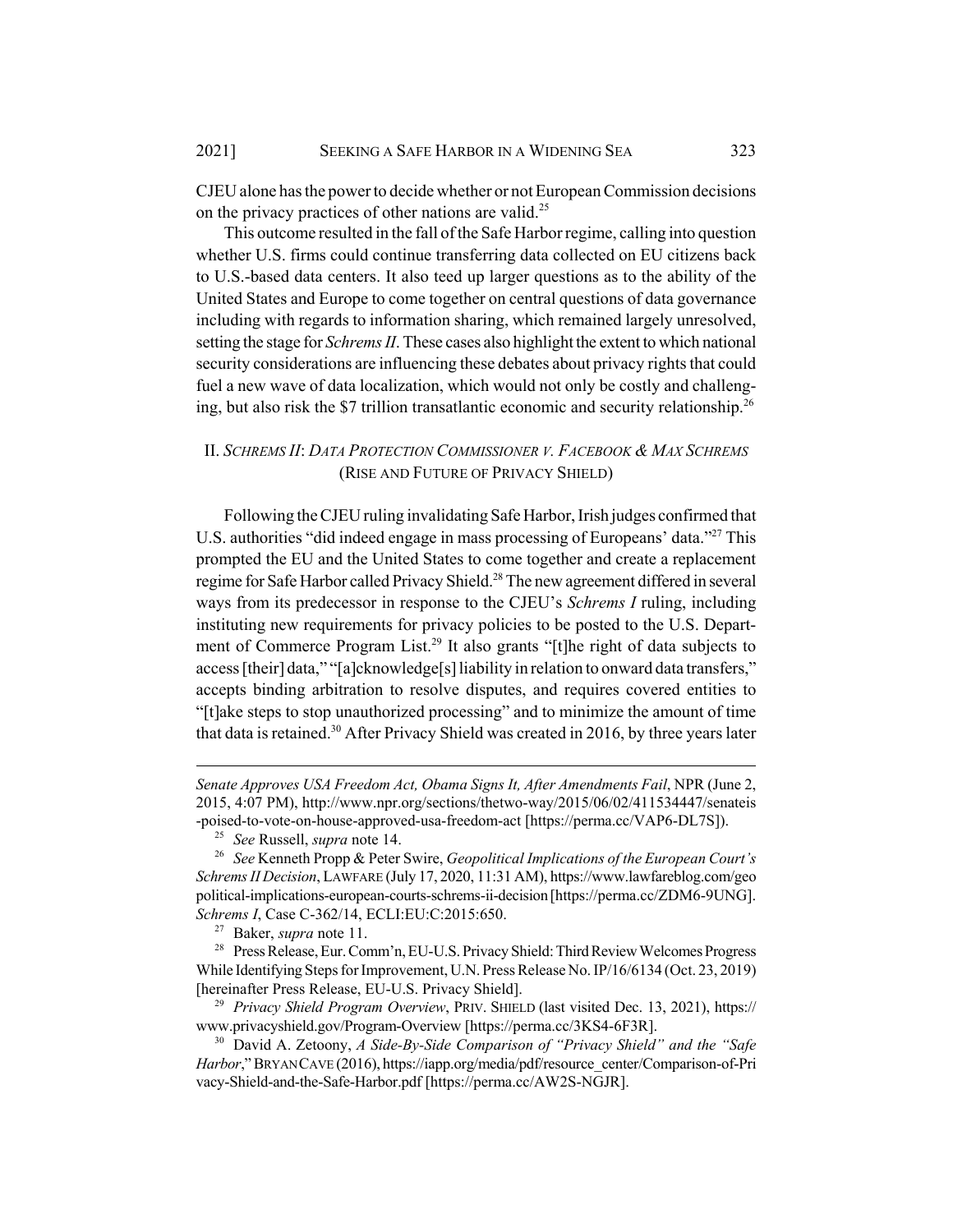some 5,000 companies participated in Privacy Shield, with the EU Commissioner for Justice, Consumers and Gender Equality, Věra Jourová, calling it a "success story."31

Yet the status quo has its detractors, including Schrems, who launched a lawsuit challenging Facebook's reliance on so-called Standard Contractual Clauses (SCCs) to transfer data from Ireland back to its U.S. headquarters, along with three French digital rights groups who brought a separate but related action claiming that Privacy Shield "fail[ed] to uphold fundamental EU rights."32 In essence, Schrems and these other groups argued that these data, both while they are being transferred and when at rest in U.S. data centers, could be accessed by U.S. intelligence agencies in violation of the EU's General Data Protection Regulation (GDPR).<sup>33</sup> This groundbreaking data governance regime, which came into force in 2018 after the outcome in *Schrems I*, is arguably among "the toughest privacy and security  $\text{law}[s]$  in the world."<sup>34</sup> It is notable both for its breadth (under GDPR Article 4 "any information relating to an identified or identifiable natural person" are afforded protections under GDPR including the IP addresses of users),<sup>35</sup> and enforcement with fines that could reach up to four percent of a firm's global total revenue.<sup>36</sup> Among other practices mandated under GDPR are provisions related to data transfers, which apply when personal data is being transferred to a non-EEA (European Economic Area) nation to which GDPR does not apply.37 One way around this issue is through so-called "adequacy decision," in which "the EU Commission after thorough evolution of national laws have concluded that a country's data protection laws are essentially equally good as the GDPR."38 As of February 2021, a dozen nations have been designated as "adequate" for purposes of EU data governance; negotiations are ongoing with South Korea.<sup>39</sup>

<sup>35</sup> Luke Irwin, *GDPR: How the Definition of Personal Data Has Changed*, IT GOVERN-ANCE BLOG (Apr. 10, 2019), https://www.itgovernance.co.uk/blog/gdpr-how-the-definition -of-personal-data-will-change [https://perma.cc/6BH7-TWKW] (noting that "Article 2 of the GDPR stating that the Regulation applies to 'the processing of personal data wholly or partly by automated means and to the processing other than by automated means of personal data which form part of a filing system or are intended to form part of a filing system'").

<sup>36</sup> *What Are the GDPR Fines?*, GDPR.EU, https://gdpr.eu/fines/ [https://perma.cc/65EC -V9GZ] (last visited Dec. 13, 2021).

<sup>38</sup> *Schrems II a Summary*—*All You Need to Know*, *supra* note 33 (noting that there are also options for binding corporate rules for intragroup transfers, and under GDPR Article 49 derogations).

<sup>39</sup> These nations include: Andorra, Argentina, Canada (commercial organizations), Faroe Islands, Guernsey, Israel, Isle of Man, Japan, Jersey, New Zealand, Switzerland and Uruguay.

<sup>31</sup> Press Release, EU-U.S. Privacy Shield, *supra* note 28.

<sup>32</sup> Baker, *supra* note 11.

<sup>33</sup> *See, e.g.*, *Schrems II a Summary*—*All You Need to Know*, GDPR SUMMARY (Nov. 23, 2020), https://www.gdprsummary.com/schrems-ii/ [https://perma.cc/D29E-AEJ6].

<sup>34</sup> *What Is GDPR, the EU's New Data Protection Law?*, GDPR.EU, https://gdpr.eu/what -is-gdpr/ [https://perma.cc/9U3T-LQ38] (last visited Dec. 13, 2021).

<sup>37</sup> *Id.*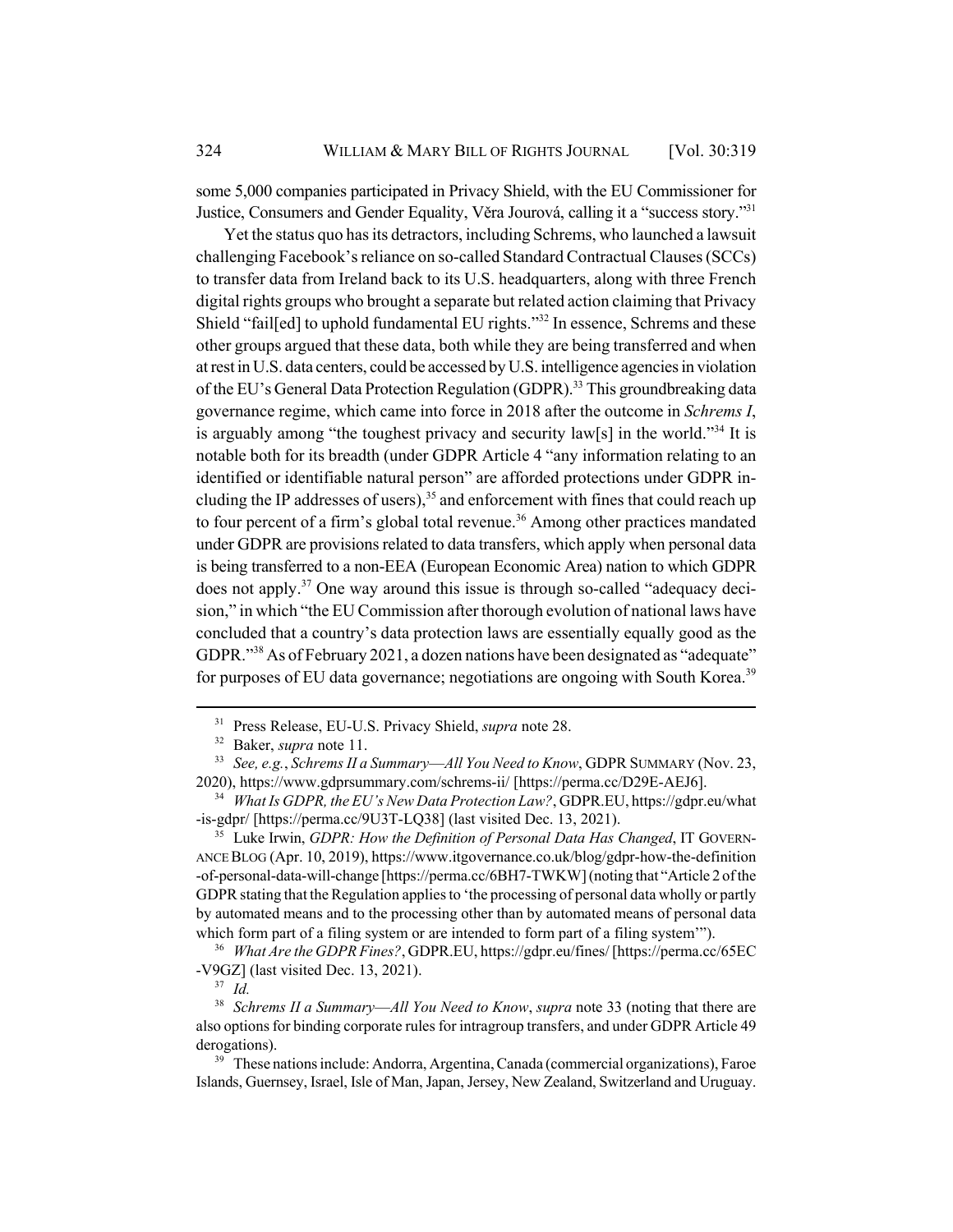It should come as no surprise that the United States is not on the list, calling Facebook's data transfers into question.<sup>40</sup>

Initial hearings in Ireland's Supreme Court in July 2019 were postponed until the suit brought by Ireland's Data Protection Commissioner (DPC) against Schrems and Facebook before the CJEU was resolved (*Schrems II*).<sup>41</sup> Among other topics, the CJEU was asked to decide "whether Facebook data transfers to the U.S. meet EU privacy standards."<sup>42</sup> Facebook argued that they do, given that they comport with Privacy Shield, but the bigger question remained as to whether U.S. government surveillance violate the privacy rights of Europeans under GDPR.<sup>43</sup> A decision came down in July 2020, with the CJEU deciding to invalidate Privacy Shield, particularly citing the wide surveillance that they saw as being enabled under the Foreign Intelligence Surveillance Act (FISA) Section 702, Executive Order 12333, and Presidential Decision Directive 28.44 In particular, the Court noted that the United States would disregard Privacy Shield for "national security, public interest, or law enforcement requirements," thus violating the EU Charter of Fundamental Rights.<sup>45</sup> Additionally, because the rights of EU data subjects were not actionable in U.S. courts, aggrieved EU citizens did not have a means to challenge this data collection even under the Ombudsman envisioned under Privacy Shield; the Court deemed the regime to be ineffective given that it is not a tribunal, is managed solely by the executive branch, and as such cannot hold the intelligence community accountable.<sup>46</sup>

The CJEU answered a series of key questions related to transatlantic data governance in *Schrems II*. This includes the CJEU ruling that Facebook Ireland sending data on Europe-based users back to Facebook servers in the United States does fall under Article  $45(2)(a)$  of GDPR.<sup>47</sup> It further underscored the level of

<sup>42</sup> Scally, *supra* note 41.

<sup>43</sup> *See* Ashley Gorski, *EU Court of Justice Grapples with U.S. Surveillance in Schrems II*, JUST SEC. (July 26, 2019), https://www.justsecurity.org/65069/eu-court-of-justice-grapples -with-u-s-surveillance-in-schrems-ii/ [https://perma.cc/T4B4-L4BF].

<sup>44</sup> *Schrems II a Summary*—*All You Need to Know*, *supra* note 33.

<sup>45</sup> *Data Prot. Comm'r*, ECLI:EU:C:2020:559, ¶ 167.

<sup>46</sup> *Id.* ¶¶ 181, 191.

*See Adequacy Decisions*, EU COMM'N, https://ec.europa.eu/info/law/law-topic/data-protec tion/international-dimension-data-protection/adequacy-decisions\_en [https://perma.cc/JN53 -BMUZ] (last visited Dec. 13, 2021).

<sup>&</sup>lt;sup>40</sup> *See id.* (noting that the United States is not on the list of states that the EU has designated as "adequate").

<sup>41</sup> Case C-311/18, Data Prot. Comm'r v. Facebook Ir. (*Schrems II*), ECLI:EU:C:2020:559, ¶ 167 (July 16, 2020); Derek Scally, *Irish Watchdog's Case Against Facebook to Be Heard in Europe's Highest Court*, IRISH TIMES (July 9, 2019, 5:13 AM), https://www.irishtimes.com /business/technology/irish-watchdog-s-case-against-facebook-to-be-heard-in-europe-s-highest -court-1.3950568 [https://perma.cc/56B3-SFK6].

<sup>&</sup>lt;sup>47</sup> *Id.* ¶¶ 87–88 ("Indeed, by expressly requiring the Commission, when assessing the adequacy of the level of protection afforded by a third country, to take account, inter alia, of 'relevant legislation, both general and sectoral, including concerning public security, defence,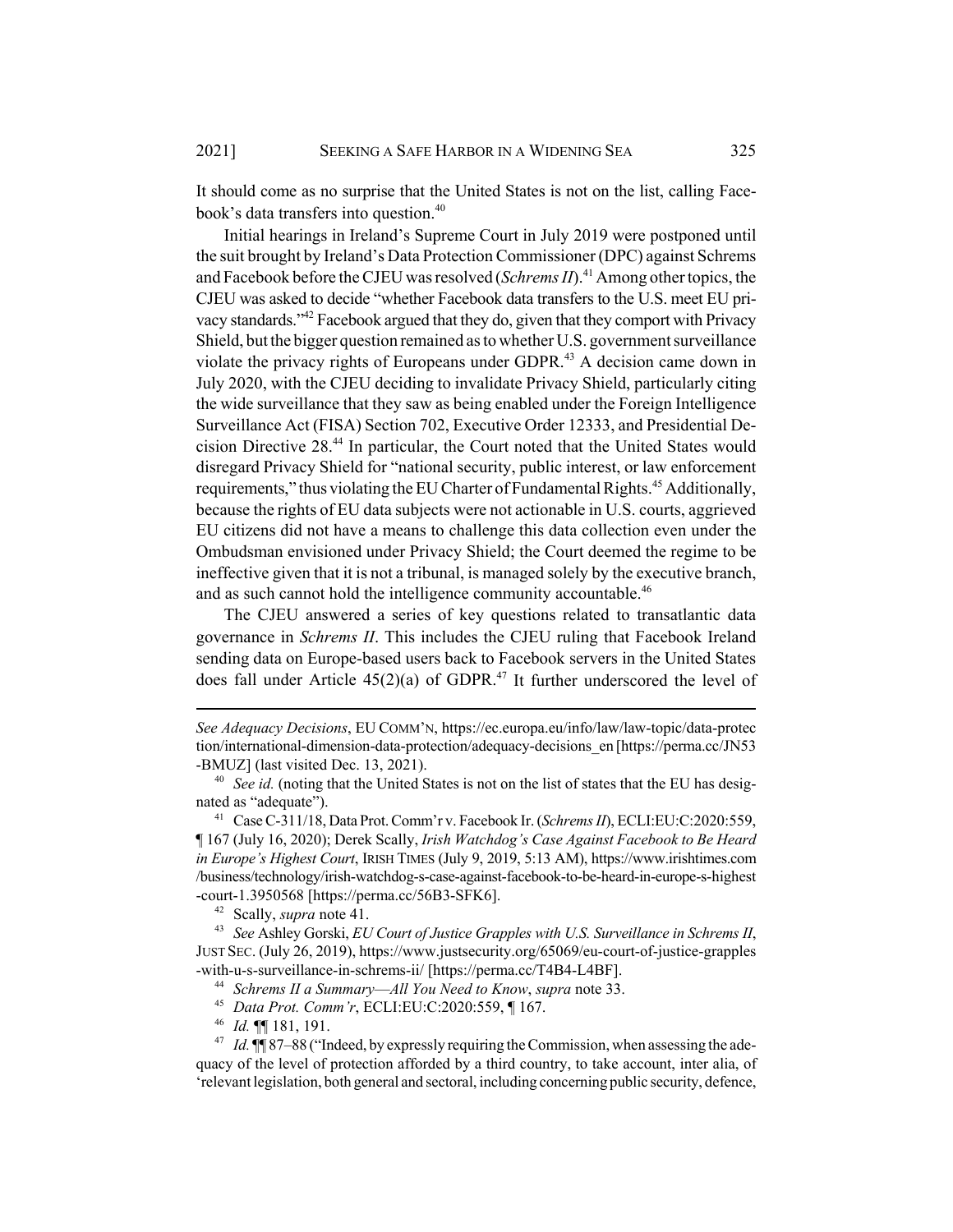protection required by GDPR for these data flows, namely that "data subjects must be afforded appropriate safeguards, enforceable rights and effective legal remedies[,]"48 and that such protection must be "essentially equivalent" to that guaranteed in the European Union.<sup>49</sup> Moreover, the CJEU took the additional step of calling the use of SCCs to transfer personal data into question.<sup>50</sup> In effect, it now places the onus on companies to verify the privacy regimes in place across the nations in which they do business, including the United States.<sup>51</sup> As such, even though the CJEU ruled that SCCs are still presumptively valid even if they do not apply to supervisory authorities such as the NSA, they still need to incorporate "effective mechanisms."52

In essence, then, the CJEU repeated the "essential equivalence" standard from *Schrems I* in *Schrems II*, including "with respect to how [a] government might access the data."53 The failure of Privacy Shield to guarantee "'actionable' rights of redress before 'an independent and impartial court'" sealed the fate of the regime, according to the CJEU,<sup>54</sup> given that the right to effective judicial protection is guaranteed in Article 47 of the EU Charter.<sup>55</sup> Ironically, of course, EU governments need not meet this same high standard, given that "the Union's governing treaties state that 'national security remains the sole responsibility of each member state.'"<sup>56</sup> As such, it is left to each EU Member State how to balance "necessary and proportionate" limitations on the privacy rights of their citizens for national security purposes, even though such flexibility has not been accorded to non-EU nations by the CJEU by the *Schrems* cases.

<sup>50</sup> *Id.* (noting that consideration must be given to contractual clauses of the controller or processor in the EU and the recipient in the third country, as well as the "relevant aspects of the legal system" of countries that allow access for public authorities).

<sup>51</sup> *Id.*

<sup>52</sup> *Id.* ¶¶ 136, 146 (noting at paragraph 136 that "the mere fact that standard data protection clauses in a Commission decision adopted pursuant to Article 46(2)(c) of the GDPR, such as those in the annex to the SCC Decision, do not bind the authorities of third countries to which personal data may be transferred cannot affect the validity of that decision").

<sup>53</sup> *See* Kenneth Propp & Peter Swire, *After Schrems II: A Proposal to Meet the Individual Redress Challenge*, LAWFARE (Aug. 13, 2020, 7:28 PM), https://www.lawfareblog.com/after -schrems-ii-proposal-meet-individual-redress-challenge [https://perma.cc/NN2P-CFM8]. <sup>54</sup> *Id.*

<sup>55</sup> *Id.* (noting that the CJEU also determined that "there is a lack of 'proportionality' in the scale of U.S. intelligence activities. The Court did not dwell much on the issue of proportionality, other than expressing its disapproval of the scope of bulk personal data collection programs conducted under the authority of FISA Section 702 and EO 12333.").

<sup>56</sup> *Id.* (noting that many EU nations lack the same safeguards found to be deficient in the United States under *Schrems I* and *Schrems II*, and that this interpretation of EU nations having greater leeway under this regime is also up for review before the CJEU).

national security and criminal law and the access of public authorities to personal data, as well as the implementation of such legislation.'").

<sup>48</sup> *Id.* ¶ 103.

<sup>49</sup> *Id.* ¶ 105.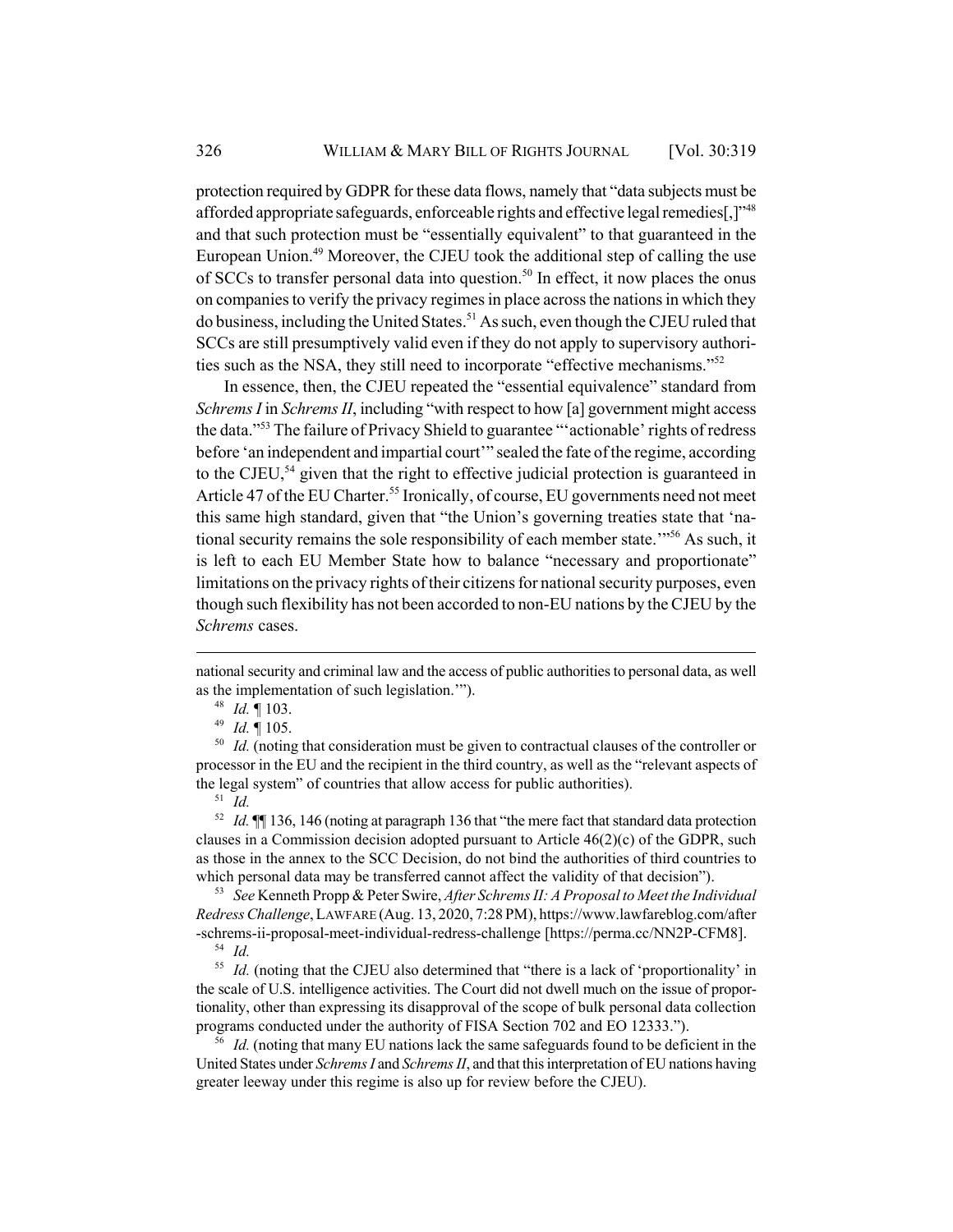#### 2021] SEEKING A SAFE HARBOR IN A WIDENING SEA 327

The implications of *Schrems II*, and the finding by the Court of "a fundamental right for a citizen of one nation to receive redress concerning surveillance by another nation," are potentially far-reaching indeed.<sup>57</sup> Predictably, the decision was derided in the U.S. national security community, with former NSA General Counsel Stewart Baker describing it as "a 'mix of judicial imperialism and Eurocentric hypocrisy.<sup>"58</sup> Such a confrontational tone was balanced with a more conciliatory reaction from industry groups that pushed for a new round of negotiations to avoid undue economic damage to the transatlantic trade in data, which is valued in excess of \$1.3 trillion annually.59 The broader national security implications, along with the impact of *Schrems II* on emerging strategic technologies such as AI, are likewise manifold.<sup>60</sup> Not only are big tech platforms being impacted by the manifest "fragility" of the existing regime in which any European Commission finding of "adequacy" is "potentially suspect," but so are an increasing number of data-driven industries ranging from manufacturing to finance and health care.<sup>61</sup> *Schrems II* also highlights the extent to which GDPR's broad mandate, as interpreted by the CJEU, to extend "EU privacy rights and obligations" to all nations receiving data on EU persons is shaping not only transatlantic, but global data flows and governance structures.<sup>62</sup> This "nakedly extraterritorial assertion of EU jurisdiction," to use Swire's evocative phrasing, ignored both relevant jurisprudence from the European Court of Human Rights and EU Member State constitutional decisions.<sup>63</sup> In essence, then, the CJEU made GDPR the yardstick by which to measure what is "'necessary in a democratic society' to safeguard national security," with little in the way of nuance or flexibility owing to unique national circumstances or legal traditions.<sup>64</sup>

SCCs as well do not bind government agencies, so their use in this context does not necessarily remedy the core issue in play.<sup>65</sup> This will hit small firms particularly hard given the costs associated with this revised regime, such as putting the onus on SMEs in third-party nations like the United States to notify the EU of changes in

<sup>57</sup> *Id.* (noting that *Schrems II* mirrors a decision by the German Federal Constitutional Court about the rights of foreign persons in devising "proportionate surveillance regime[s]," but that even the German court did not go so far as to accord a right of judicial redress).

<sup>58</sup> *Id.*

<sup>59</sup> *Id.*

<sup>60</sup> *See* Joshua P. Meltzer, *The Court of Justice of the European Union in Schrems II: The Impact of GDPR on Data Flows and National Security*, BROOKINGS INST. (Aug. 5, 2020), https://www.brookings.edu/research/the-court-of-justice-of-the-european-union-in-schrems-ii -the-impact-of-gdpr-on-data-flows-and-national-security/ [https://perma.cc/9YGD-R3ZF].

<sup>61</sup> *Id.*

 $62$  *Id.* (noting that this fragility, and the differing views on the "adequacy" matter that have been put forward by the European Commission and European courts, are the result of "competing institutional incentives" and stakeholders).

<sup>63</sup> Propp & Swire, *supra* note 26.

<sup>64</sup> *Id.*

<sup>65</sup> Meltzer, *supra* note 60.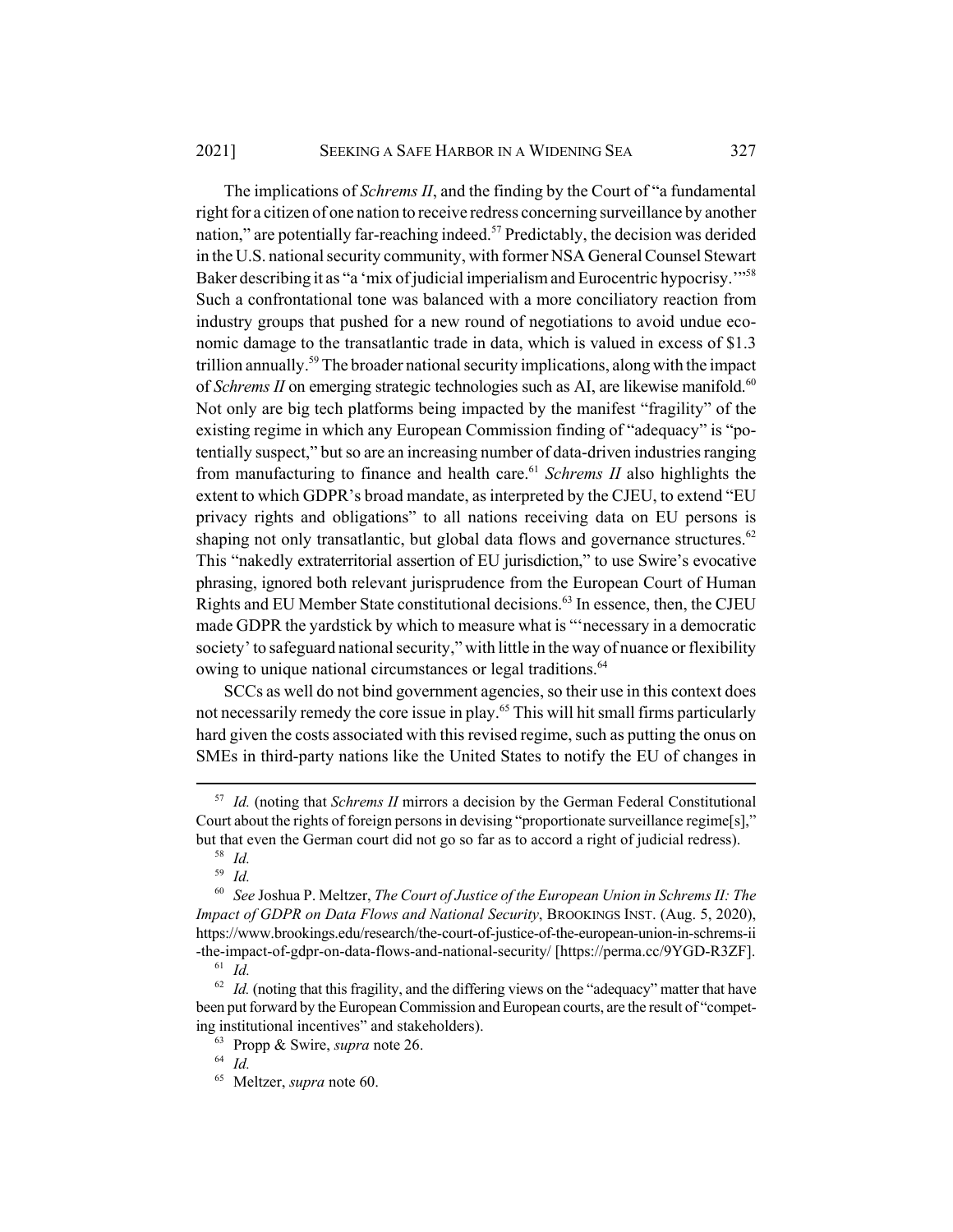legislation that would prevent them from complying with their SCC obligations.<sup>66</sup> This degree of monitoring and data governance due diligence is simply beyond the means, and ability, of many small firms.<sup>67</sup>

Further, the CJEU's holding on SCCs are also potentially far more destabilizing than the demise of Safe Harbor. Among other things, the *Schrems* saga could further fuel the wave of data localization we are already witnessing around the world.<sup>68</sup> It could, in a worst-case scenario, also lead to a "self-imposed data isolation" as more nations, including but not limited to the United States, focus more on cybersecurity in their data governance regimes bringing them further out of alignment with GDPR.<sup>69</sup>

In sum, the end result of the *Schrems* saga, as Joshua Meltzer from the Brookings Institution has argued, is that "all GDPR mechanisms for transferring personal data to third countries are much more limited in scope, durability and stability."<sup>70</sup> Indeed, aside from the United States, there is an argument to be made that the greatest geopolitical impacts of *Schrems II* may well be on authoritarian regimes such as China and Russia.<sup>71</sup> Nations practicing a robust interpretation of cyber sovereignty, for example, will be hard pressed to show that the protections that they offer are "essentially equivalent" to those in the EU, or to ensure "that the GDPR is fully enforced with all due diligence."<sup>72</sup> The EU Data Protection Supervisor Wojciech Wiewiórowski, for example, is on the record as stating that the United States is "much closer" to the EU with regards to data governance than the likes of China.<sup>73</sup> Even nations with well-developed commitments to the rule of law, such as the United Kingdom post-Brexit, may also run afoul of this ruling given the "extensive surveillance for national security purposes" that is undertaken by the likes of the GCHQ.<sup>74</sup> As such, the impacts of *Schrems* are likely not just transatlantic but global, potentially exacerbating digital divides over data governance.

### III. BRIDGING THE DIVIDE ON PRIVACY RIGHTS AND INTERNET GOVERNANCE

Looking ahead, there are four main options to resolve these concerns, each involving uncomfortable consequences for Europeans, Americans, and citizens around the world. First, the European Commission could negotiate a new bilateral agreement with the United States, a Privacy Shield 2.0 that would address ongoing concerns and avoid disruptions to global supply chains generally, and social networking, e-commerce, and cloud service firms in particular. This option holds the potential

<sup>70</sup> *Id.*

<sup>74</sup> *Id.*

<sup>66</sup> *Id.*

<sup>67</sup> *Id.*

<sup>68</sup> *Id.*

<sup>69</sup> *Id.*

<sup>71</sup> Propp & Swire, *supra* note 26.

<sup>72</sup> *Id.* (internal quotations omitted).

<sup>73</sup> *Id.* (internal quotations omitted).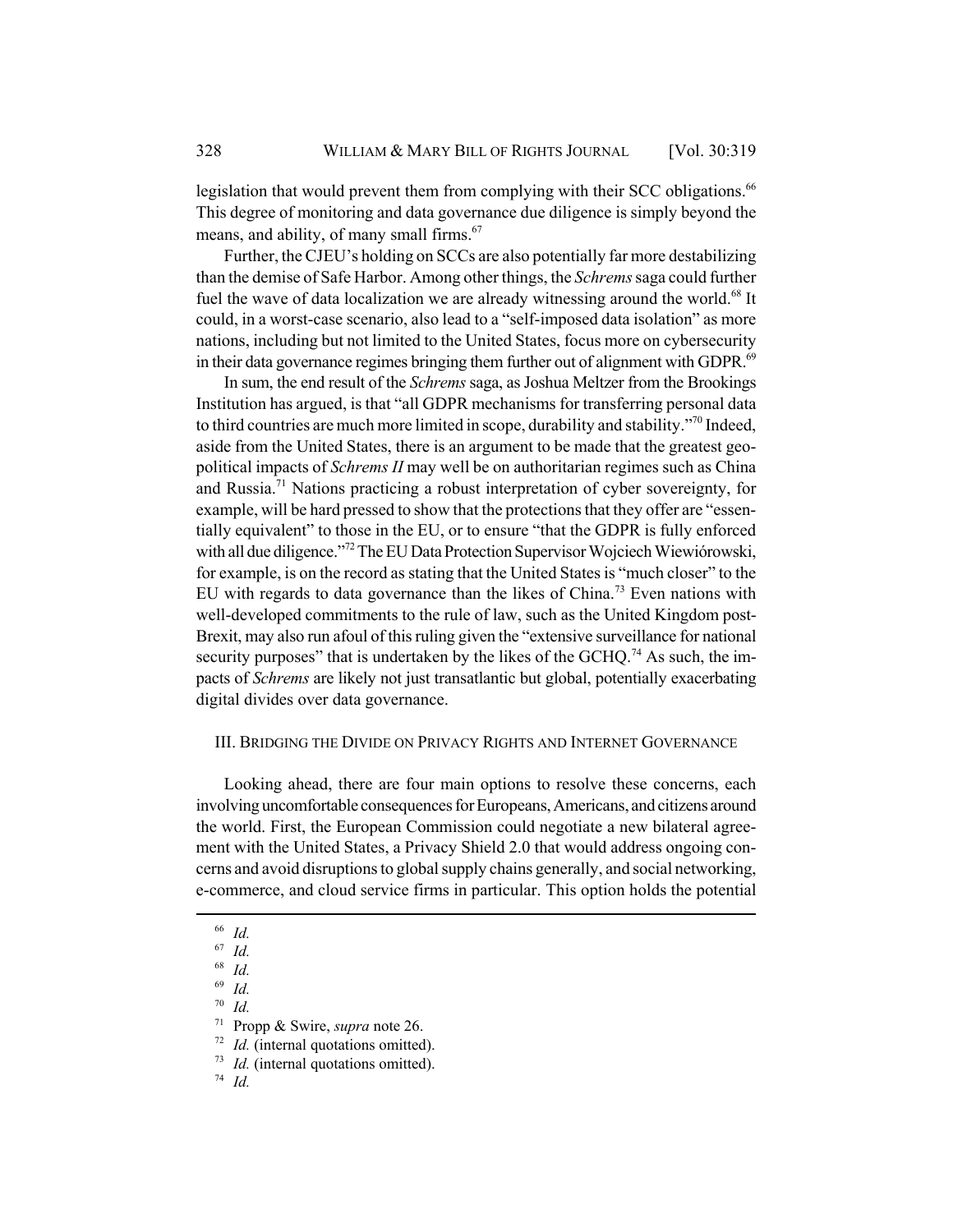to more directly address European concerns by gaining further concessions on the part of the U.S. government on bulk data collection and EU standing to access, correct, and delete personal data. But it also calls into question the status of other EU data privacy agreements, potentially leading to further renegotiations and business disruptions.<sup>75</sup>

It is not atypical for U.S. and EU negotiators to take several attempts to reach a durable agreement on issues of data governance, as seen in previous sagas involving the exchange of airline passenger data and terrorist financing.<sup>76</sup> There is also precedent for the U.S. government taking a more flexible approach to European privacy demands, as seen in a 2016 "umbrella" agreement that required the United States to amend the Privacy Act "to grant foreign persons a right to sue equivalent to that enjoyed by U.S. persons." This step, as Peter Swire and Kenneth Propp note, has not "resulted in burdensome litigation by Europeans in U.S. courts."<sup>77</sup>

A durable replacement to Privacy Shield will require both: (1) a "credible factfinding inquiry into classified surveillance activities in order to ensure protection of the individual's rights," and (2) "the possibility of appeal to an independent judicial body that can remedy any violation of rights should it occur."<sup>78</sup> The former may be accomplished by enlisting already existing privacy and civil liberties officers (PCLOs) spread across the intelligence community, given that they already have access to the required databases and enjoy established reporting channels along with adequate staff support.<sup>79</sup> Yet the European Commission and the CJEU would likely push back against this notion, given that these officers remain ultimately beholden to the executive branch, and thus cannot act as an effective independent check against U.S. intelligence bulk data collection.<sup>80</sup> The second needed reform may be accomplished through an appeal mechanism after the fact-finding phase of an investigation is completed to the Foreign Intelligence Surveillance Court, given that these judges fall under Article III of the U.S. Constitution and are also guaranteed life tenure.<sup>81</sup> Additional reforms, including those relating to standing, are also important given the higher burden placed

*Id.* 

<sup>81</sup> *Id.*

<sup>75</sup> *See How Will the "Safe Harbor" Arrangement for Personal Data Transfers to the US Work?*, EUR.COMM'N, https://web.archive.org/web/20151109193926/http://ec.europa.eu:80/jus tice/policies/privacy/thridcountries/adequacy-faq1\_en.htm [https://perma.cc/S3RE-M5DX] (last visited Dec. 13, 2021).

<sup>76</sup> Propp & Swire, *After Schrems II*, *supra* note 53 (noting that "[i]n one instance, the Court rejected an agreement negotiated between the U.S. Department of Homeland Security and the European Commission on the transfer of airline passenger name records for flight security purposes; however, a revised version has proven durable for the past eight years. Similarly, the U.S. Treasury Department required two tries before concluding a 2010 agreement on the Terrorist Finance Tracking Program that provides U.S. authorities with a steady flow of international bank transfer data from EU territory").

 $\frac{77}{78}$  *Id.* 

<sup>&</sup>lt;sup>79</sup> *Id.* (noting that an alternative arrangement may be to make use of the Privacy and Civil Liberties Oversight Board, but that the authority of this board is limited especially pertaining to individual complaints, and that this authority is limited to anti-terrorism).

<sup>80</sup> *Id.*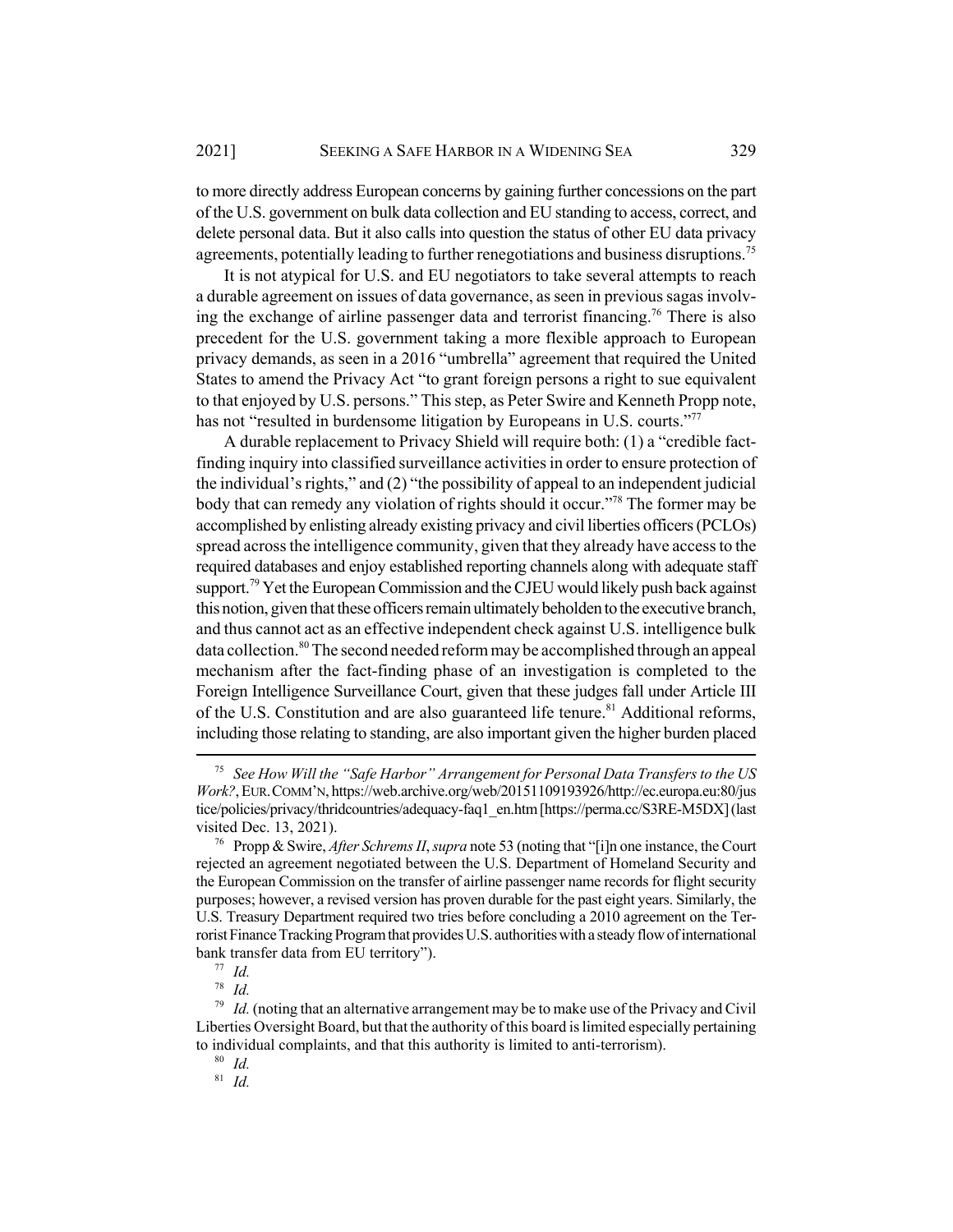on plaintiffs challenging intelligence practices in the United States as compared to Europe.<sup>82</sup> Swire and Propp suggest a modified version of the U.S. Freedom of Information Act (FOIA) to help bridge this gap given that this regime permits individuals to request documents without first demonstrating an injury.<sup>83</sup> Their suggestion leverages U.S. laws that permit individuals "to test compliance with acts that an agency is required to perform," by requiring that agencies tasked with assessing surveillance activities be required to also undertake fact-finding investigations that could be appealable to an independent federal court—and ultimately the U.S. Supreme Court. $84$ This set of proposals could help raise the shields once again thereby permitting the relatively free flow of data across the Atlantic, leading to a durable Privacy Shield 2.0.

Second, the SCCs' regime could be updated (they still refer to the EU's Data Protection Directive and not GDPR, for example), which would be a useful next step given that, according to Hogan Lovells' Eduardo Ustartan: "The Privacy Shield has always been surrounded by a degree of uncertainty, but the SCCs have been around for nearly 20 years, so they are the bedrock of lawful data transfers."<sup>85</sup> The United States would be joined in this effort by the U.K., given that these legal tools are "regarded as the most obvious fix to the loss of data protection adequacy by the U.K." post-Brexit.<sup>86</sup> In November 2020, the European Commission released its draft Decision on Standard Contractual Clauses.87 A final draft was not available at the time of publication, but the U.S. government did submit comments to the Commission prior to the release of the draft, which came just two months after the Swiss-U.S. Privacy Shield Framework was invalidated by the Federal Data Protection and Information Commissioner of Switzerland.<sup>88</sup>

Third, firms could rely on intragroup data transfers within multinationals, but such binding corporate rules (BCRs) and governance structures are time intensive and complex to create, and at any rate would be of little use to small and mediumsized businesses currently relying on Privacy Shield.<sup>89</sup> Further, they run into the same issues as SCCs discussed above, even as—over the long term—they may be more cost effective.<sup>90</sup>

<sup>86</sup> *Id.*

<sup>88</sup> *Id.*

<sup>&</sup>lt;sup>82</sup> *Id.* ("Under EU law, an individual such as Max Schrems can bring a successful case without proving that he was ever under surveillance by the U.S. government.").

<sup>83</sup> *Id.*

<sup>84</sup> *Id.*

<sup>85</sup> Baker, *supra* note 11.

<sup>87</sup> *Privacy Shield News & Events*, PRIV.SHIELD FRAMEWORK, https://www.privacyshield .gov/NewsEvents [https://perma.cc/JQ7S-MCHZ] (last visited Dec. 13, 2021).

<sup>89</sup> Baker, *supra* note 11.

<sup>90</sup> *See* Romain Perray*, Schrems II: What Does the CJEU's Decision Mean for Transfers from the EEA to the US?*, 10 NAT'L L.REV. (July 20, 2020), https://www.natlawreview.com /article/schrems-ii-what-does-cjeu-s-decision-mean-transfers-eea-to-us [https://perma.cc /86L2-A4ZN].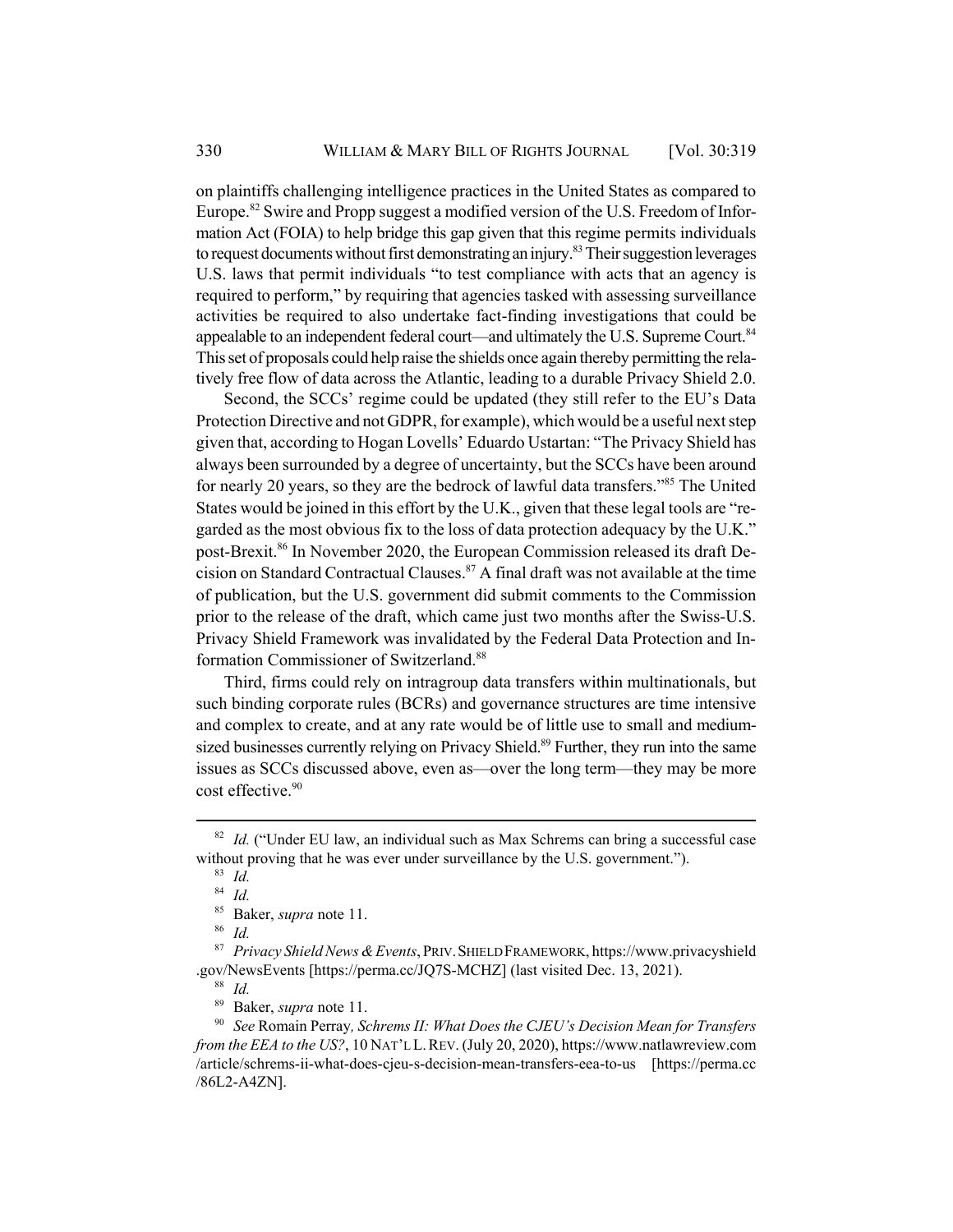Fourth, there is the much more substantial task of modernizing international privacy law to take into account data governance trends, and to create verification and enforcement mechanisms. For example, even though existing international human rights law references the right to privacy, such as in Articles 3 and 19 of the UN Declaration of Human Rights,<sup>91</sup> and Articles 17 and 19 of the International Covenant on Civil and Political Rights (ICCPR),  $92$  neither treaty framework has been updated with cyberspace in mind.<sup>93</sup> Yet there has been some progress, such as a 2013 UN General Assembly Resolution on the right to privacy in the digital age,  $94$  and a 2015 statement by the G20 that endorsed the concept of privacy, "including in the context of digital communications."<sup>95</sup> Given the focus by the Biden administration on finding multilateral solutions to pressing global challenges, there may well be an opportunity to build from this momentum, much of which stalled during the Trump administration.<sup>96</sup> "Go[ing] big," in this way, on global data governance by balancing national security concerns with privacy protections is certainly a heavy lift, but at the same time such a robust, durable international regime would avoid the bilateral band-aids like Safe Harbor and Privacy Shield that have bedeviled practitioners and policymakers alike.<sup>97</sup> Such an agreement would be unlikely to be agreeable to democratic and authoritarian societies alike, but even getting democracies on closer to the same page would be a huge step forward and a useful foundation from which to tackle related issues of cybersecurity, AI governance, and misinformation. Options for forums to utilize include the World Trade Organization along with the Organization for Economic Cooperation and Development, which successfully developed data governance principles in 1980.<sup>98</sup>

If none of these options are adopted, then costs will mount, both financial and, perhaps surprisingly, personal.<sup>99</sup> Beyond governmental spying—an issue extending

 $91$  G.A. Res. 217 (III) A, Universal Declaration of Human Rights (Dec. 10, 1948).

<sup>92</sup> International Covenant on Civil and Political Rights, *opened for signature* Dec. 19, 1966, 999 U.N.T.S. 171 (entered into force Mar. 23, 1976).

<sup>93</sup> *See* Scott J. Shackelford, *Should Cybersecurity Be a Human Right? Exploring the 'Shared Responsibility' of Cyber Peace*, 55 STAN. J. INT'L L. 155, 167–68 (2019).

<sup>&</sup>lt;sup>94</sup> G.A. Res. 68/167, The Right to Privacy in the Digital Age (Dec. 18, 2013), https://www .unhcr.org/en-us/excom/bgares/54534c619/resolution-adopted-general-assembly-18-decem ber-2013-[on-report-third-committee.html [https://perma.cc/PQZ4-557U].

<sup>&</sup>lt;sup>95</sup> EUR. COUNCIL, G20 LEADERS' COMMUNIQUÉ, ANTALYA SUMMIT, 15-16 November, at 6 (2015), https://www.consilium.europa.eu/media/23729/g20-antalya-leaders-summit-com munique.pdf [https://perma.cc/76LS-DWCA] (last visited Dec. 13, 2021).

<sup>96</sup> *See, e.g.*, Brian Hengesbaugh, *Why the Biden Administration Should 'Go Big' on Global Data Transfers Solution*, IAPP (Feb. 25, 2021), https://iapp.org/news/a/why-the-biden-admin istration-should-go-big-to-establish-a-long-term-solution-for-global-personal-data-transfers/ [https://perma.cc/E5DH-9JET].

<sup>97</sup> *See id.*; Meltzer, *supra* note 60 (noting that "[s]uch an outcome could be deemed an international agreement under GDPR article 45(2)(c) that would support an adequacy finding and by extension, short up access to SCC and BCRs").

<sup>98</sup> *Id.*

<sup>99</sup> *See* Jonathan Stray, *FAQ: What You Need to Know About the NSA's Surveillance*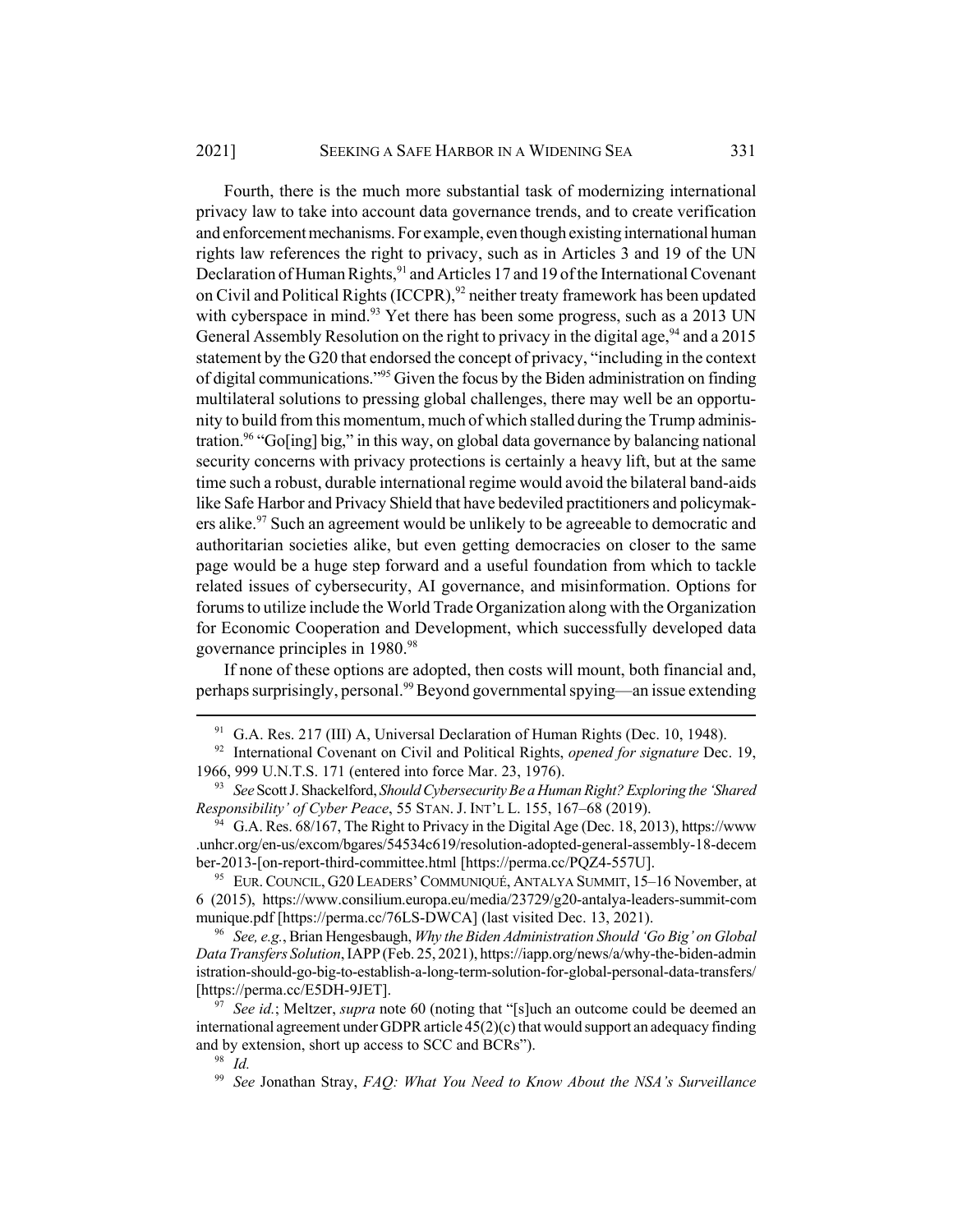beyond the United States to include a number of EU Member States including France, Germany, Italy, Sweden, and the Netherlands<sup>100</sup>—there is also the risk that the lack of a new formal agreement could embolden data black markets as well as exacerbate both cyber risk and transatlantic tensions.<sup>101</sup> Such an outcome could also hobble law enforcement efforts due to nations citing privacy concerns as reasons not to fulfill their obligations under Mutual Legal Assistance Treaties, making it more difficult to find, extradite, and prosecute cybercriminals. $102$  The end result would be less transatlantic cybersecurity cooperation, further widening the divide on both security and privacy at a time of already heightened tensions.

The *Schrems* saga demonstrates the extent to which transatlantic privacy rights are diverging,<sup>103</sup> at a time of relative global convergence with more than 100 nations now having omnibus privacy laws reminiscent—if not as robust—of GDPR already enacted.104 As Professor James Whitman has argued, and as *Schrems* demonstrates, "[i]n the law of privacy . . . the contrast between Europe and the United States is stark and is growing starker."<sup>105</sup> Aside from data protection, this trend may be seen in differing conceptions over what counts as "news" and the "public interest," as well as who "public figures" are and what privacy rights they should enjoy.<sup>106</sup> Part of the reason for this divide is that, despite the United States' and Europe's shared fascination with celebrity, differences in legal cultures permeate transatlantic privacy law. For example, some have criticized European jurists as "elitist" given their stance on the

<sup>101</sup> The cybersecurity angle could be especially problematic given that it could require the replication of data centers, some of which may not be as secure as their U.S. counterparts. *See, e.g.*, David Linthicum, *IT Pros Agree: Security Is Better in the Cloud*, INFO. WORLD (Mar. 31, 2017, 3:00 AM), https://www.infoworld.com/article/3185757/it-pros-agree-secur ity-is-better-in-the-cloud.html [https://perma.cc/X9ZG-SDZX].

<sup>102</sup> *See* Katie Bo Williams, *Safe Harbor Ruling May Hamper US Law Enforcement Overseas*, THE HILL (Oct. 11, 2015, 7:30 AM), http://thehill.com/policy/cybersecurity/256575 -safe-harbor-ruling-may-hamper-us-law-enforcement-overseas [https://perma.cc/KB83-UT7W].

<sup>103</sup> *See generally* Daniel J. Solove, *Conceptualizing Privacy*, 90 CALIF.L.REV. 1087 (2002) (advocating a pragmatic approach to conceptualizing privacy); Scott J. Shackelford, *Fragile Merchandise: A Comparative Analysis of the Privacy Rights for Public Figures*, 49 AM.BUS. L.J. 125, 132 (2012) (discussing varying privacy rights in the context of public figures).

<sup>104</sup> *See* THE STATE OF DATA PROTECTION RULES AROUND THE WORLD: A BRIEFING FOR CONSUMER ORGANIZATIONS, CONSUMERS INT'L 3 (2018), https://www.consumersinterna tional.org/media/155133/gdpr-briefing.pdf [https://perma.cc/8Q7N-YJMA].

<sup>105</sup> James Q. Whitman, *The Neo-Romantic Turn*, *in* COMPARATIVE LEGAL STUDIES:TRA-DITIONS AND TRANSITIONS 312, 330 (Pierre Legrand & Robert Munday eds., 2003).

<sup>106</sup> *See generally* Shackelford, *supra* note 103, at 130.

*Programs*, PROPUBLICA (Aug. 5, 2013, 3:20 PM), http://www.propublica.org/article/nsa -data-collection-faq [https://perma.cc/N7RM-MFTC].

<sup>100</sup> *See* Russell, *supra* note 14. For more on the broadening French approach to surveillance, see Laura Smith-Spark, Jim Bittermann, & Saskya Vandoorne, *Report: France Runs Surveillance Program like PRISM*, CNN (July 5, 2013, 11:38 AM), http://www.cnn.com/2013/07 /05/world/europe/france-surveillance-claims/ [https://perma.cc/7RWW-2J2P].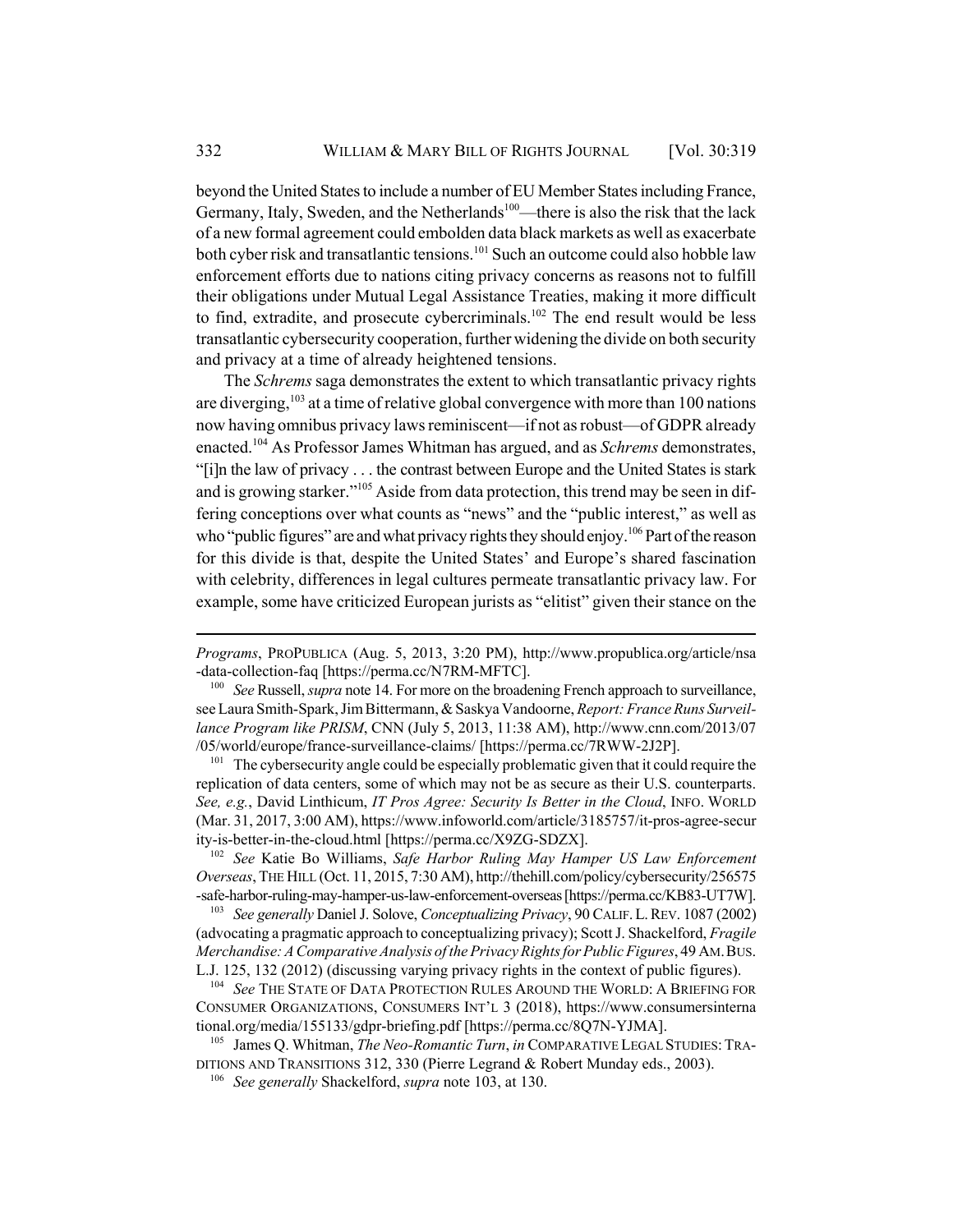public's right to know.107 This may be seen in cases like *Von Hannover v. Germany*, in which Princess Caroline of Monaco recovered for breach of privacy against German publishers, which would likely have had a very different outcome in a U.S. court given First Amendment preferences for freedom of expression over individual privacy rights.108

As with privacy, the *Schrems* saga also highlights contrasting EU and U.S. views on Internet governance generally, particularly with regard to cyber sovereignty.<sup>109</sup> The EU, for example, has sought to keep data on EU citizens within its territorial borders. Similarly, GDPR goes even further, asserting the EU's ability to regulate all data related to EU persons, regardless of its storage location or place of origination.<sup>110</sup> Following from other EU precedent, such as the right to be forgotten and the EU antitrust cases,111 the EU is, in some ways, pushing a view of privacy that is quickly becoming the default global standard. Various nations, including some with already relatively strong privacy regimes such as Canada, Australia, and Japan, are in the process of updating their laws to comply with GDPR and ease data transfers, as was discussed in Part  $II$ <sup>112</sup> More multinational firms, including U.S. behemoths like the pharmaceutical giant Eli Lilly, are complying with GDPR for their global operations.<sup>113</sup>

At a higher level, as was referenced in Part II, there are positive network effects to encouraging robust information sharing. Indeed, it has been described as a core confidence building measure (CBM), according to Professor Deborah Housen-Couriel, "by the OSCE,<sup>114</sup> the UN's 2015 GGE,<sup>115</sup> the 2018 Paris Call for Trust and

<sup>107</sup> *See* Lawrence M. Friedman & Nina-Louisa Arold, *Cannibal Rights: A Note on the Modern Law of Privacy*, 4 NW. INTERDISC. L. REV. 235, 242 (2011).

<sup>&</sup>lt;sup>108</sup> Von Hannover v. Germany, 2004-VI Eur. Ct. H.R. 41.

<sup>109</sup> *See* Rita Heimes, *Top 10 Operational Impacts of the GDPR: Part 9—Codes of Conduct and Certifications*, PRIVACY ADVISOR (Feb. 24, 2016), https://iapp.org/news/a/top-10-opera tional-impacts-of-the-gdpr-part-9-codes-of-conduct-and-certifications/ [https://perma.cc /68DU-L972].

<sup>110</sup> *See id.*

<sup>111</sup> *See, e.g.*, Farhod Manjoo, *'Right to Be Forgotten' Online Could Spread*, N.Y. TIMES (Aug. 5, 2015), http://www.nytimes.com/2015/08/06/technology/personaltech/right-to-be -forgotten-online-is-poised-to-spread.html?\_r=0 [https://perma.cc/YTS5-MEYY].

<sup>112</sup> Laurent Barthelemy, *One Year On, EU's GDPR Sets Global Standard for Data Protection*, PHYS.ORG (May 24, 2019), https://phys.org/news/2019-05-year-eu-gdpr-global -standard.html [https://perma.cc/NM9F-VMAR].

<sup>113</sup> *See* Oksana Sokolovsky, *Is GDPR The New Standard?*, FORBES (July 16, 2018, 8:00 AM), https://www.forbes.com/sites/forbesnycouncil/2018/07/16/is-gdpr-the-new-standard /#226a3e0b3313 [https://perma.cc/AXV4-NL6M].

<sup>114</sup> *OSCE Expands Its List of Confidence-Building Measures for Cyberspace: Common Ground on Critical Infrastructure Protection*, NATOCOOP.CYBER DEF.CTR.EXCELLENCE (Mar. 10, 2016), https://ccdcoe.org/incyder-articles/osce-expands-its-list-of-confidence-build ing-measures-for-cyberspace-common-ground-on-critical-infrastructure-protection/ [https:// perma.cc/7R22-QB27].

<sup>&</sup>lt;sup>115</sup> U.N. Gen. Assembly, Rep. of the Group of Governmental Experts on Developments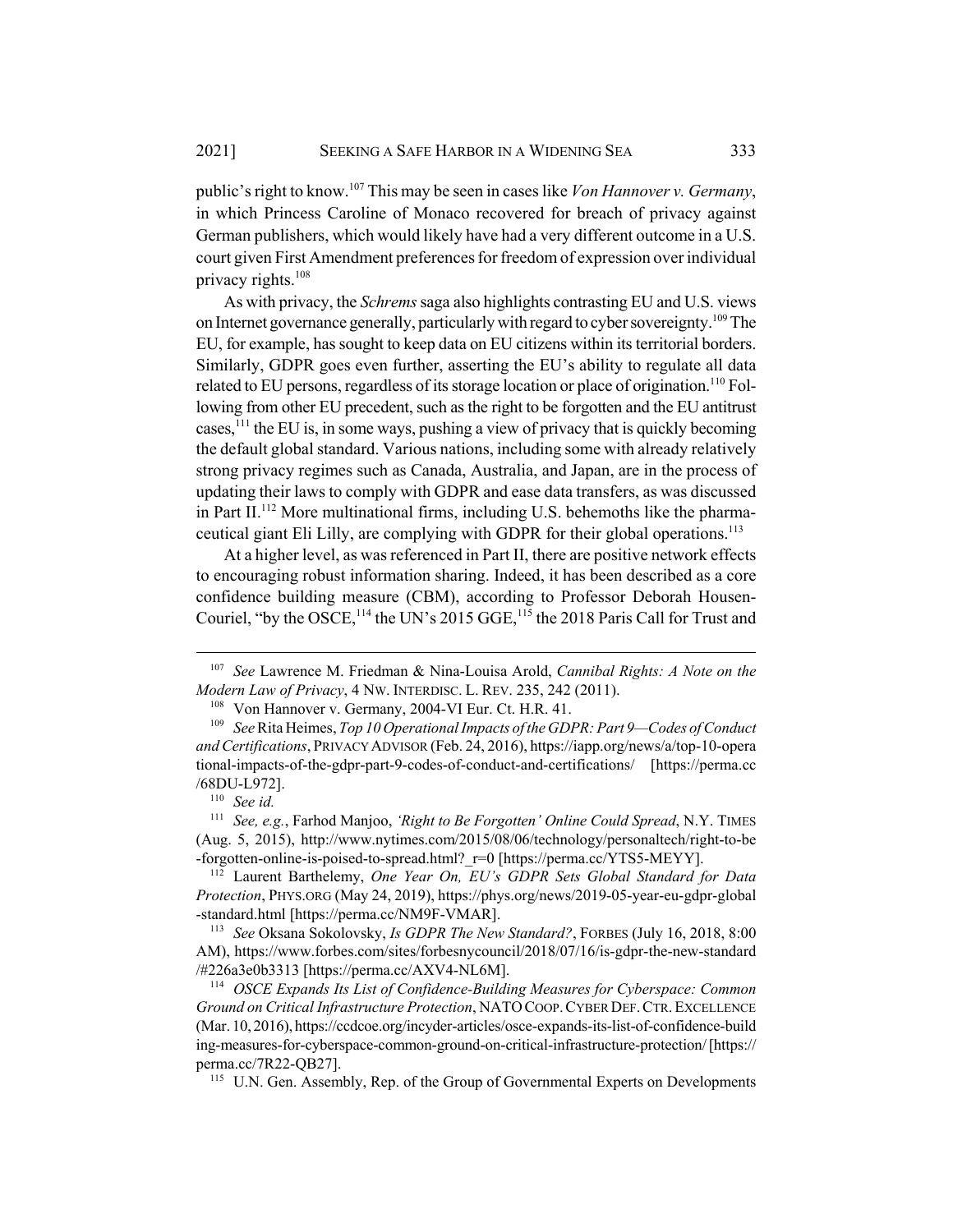Security in Cyberspace<sup>116</sup> and other organizations."<sup>117</sup> Robust information sharing is a vital component in the building of institutions to manage various knowledge commons, and more generally to aid coordination, and promote trust, $118$  which as noted by Nobel Laureate Elinor Ostrom, "is the most important resource."<sup>119</sup> One mechanism to conceptualize this type of approach to networked, distributed data governance is polycentric governance.120 As noted by Professor Dan Cole:

> Decades of work conducted by researchers associated with the Vincent and Elinor Ostrom Workshop in Political Theory and Policy Analysis at Indiana University have emphasized two chief advantages of polycentric approaches over monocentric ones: they provide more opportunities for experimentation and learning to improve policies over time, and they increase communications and interactions—formal and informal, bilateral and multilateral—among parties to help build the mutual trust needed for increased cooperation.<sup>121</sup>

Polycentricity is no panacea given the extent to which it can lead to gridlock and other systemic failures, $122$  but it can be a pragmatic path forward that the Biden administration in particular could pursue given the rich array of cyber norm building efforts underway through the UN, EU, and otherwise.<sup>123</sup>

<sup>118</sup> *See, e.g.*, George V. Hulme, *Tackling Cybersecurity Threat Information Sharing Challenges*, CSO (Jan. 17, 2017, 6:29 AM), https://www.csoonline.com/article/3157540 /security/tackling-cybersecurity-threat-information-sharing-challenges.html [https://perma.cc /LM7R-M2EK].

<sup>119</sup> *Interview with Nobel Laureate Elinor Ostrom*, ESCOTET FOUND., http://escotet.org/2010 /11/interview-with-nobel-laureate-elinor-ostrom/ [https://perma.cc/9CB5-X5P5] (last visited Dec. 13, 2021).

<sup>120</sup> Paul D. Aligica & Vlad Tarko, *Polycentricity: From Polanyi to Ostrom, and Beyond*, 25 GOVERNANCE 237, 245 (2012).

<sup>121</sup> Daniel H. Cole, *Advantages of a Polycentric Approach to Climate Change Policy*, 5 NATURE CLIMATE CHANGE 114, 114 (2015).

in the Field of Information and Telecommunications in the Context of International Security, U.N. Doc. A/70/174 (July 22, 2015), https://documents-dds-ny.un.org/doc/UNDOC/GEN /N15/228/35/PDF/N1522835.pdf?OpenElement [https://perma.cc/ZZD8-886X].

<sup>116</sup> *See The Nine Principles*, PARIS CALL, https://pariscall.international/en/principles [https:// perma.cc/W6J6-UF59].

<sup>117</sup> Deborah Housen-Couriel, *Information Sharing as a Critical Best Practice for the Sustainability of Cyber Peace*, *in* CYBER PEACE: CHARTING A PATH TOWARD A SUSTAINABLE, STABLE, AND SECURE CYBERSPACE (Scott Shackelford, Frederick Douzet & Chris Ankersen eds., Cambridge University Press, 2021).

<sup>122</sup> *See* L. Caldwell, *The Geopolitics of Environmental Policy: Transnational Modification of National Sovereignty*, 59 REV. JUR. U.P.R. 693, 700 (1990).

<sup>123</sup> *See, e.g.*, Josh Gold, *The First Ever Global Meeting on Cyber Norms Holds Promise,*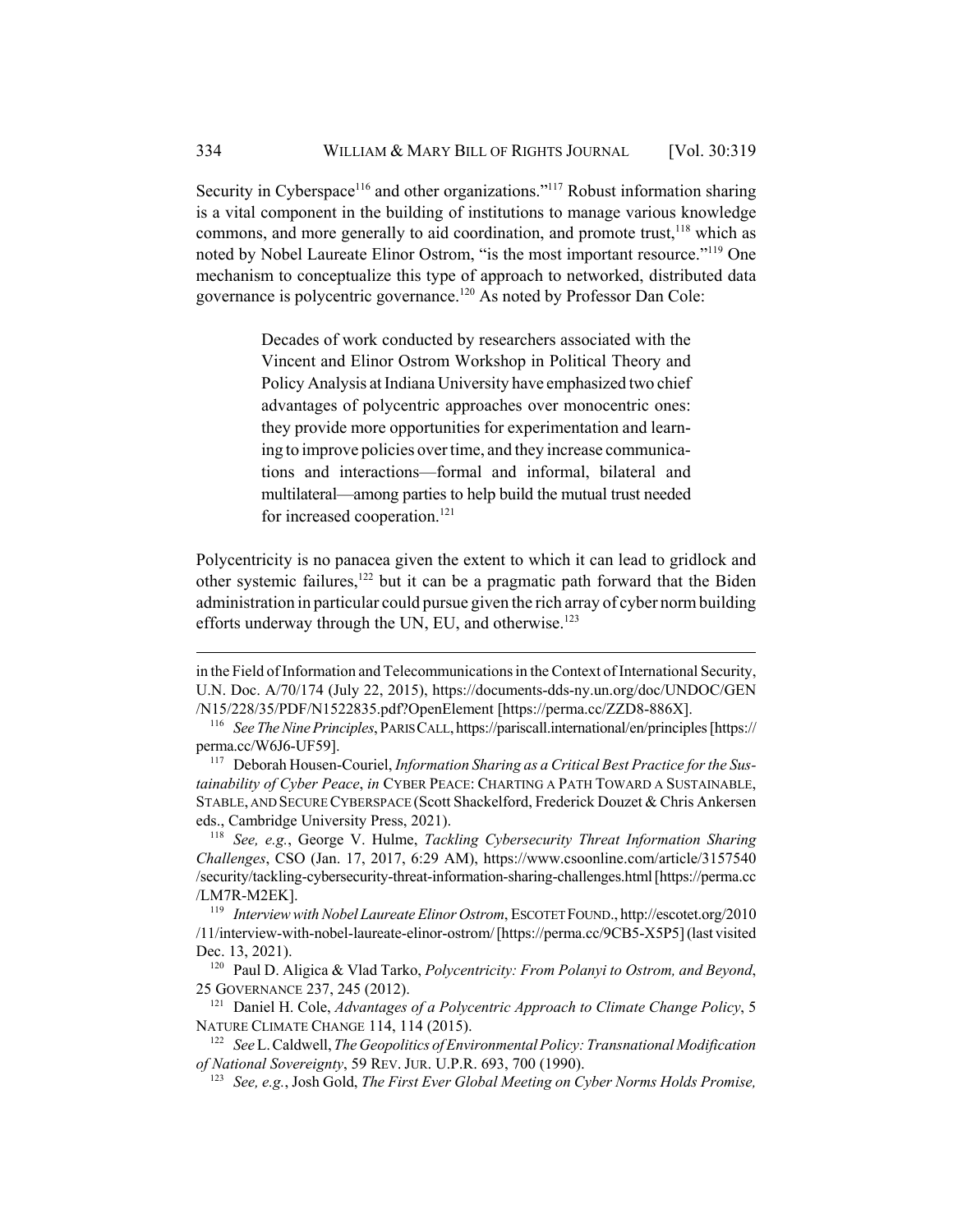The ability of cyber powers to reshape the global regulatory environment is an important, if often underappreciated, element of Internet governance.<sup>124</sup> Is cyberspace, then, a "global networked commons,"125 as maintained by former Secretary of State Hillary Clinton, an extension of national territory, as France and the CJEU seems to maintain, or something in between: an "imperfect" or pseudo commons as argued by Professor Joseph Nye, Jr.?<sup>126</sup> Fissures seem to be deepening with concerns over the "Splinternet," or what had previously been called "Internet Balkanization" or a "New Digital Divide" again reaching a fever pitch in the wake of the race to dominate 5G globally.127 Indeed, there is some evidence that the Trump administration favored the historically European perspective on Internet governance as seen by the fact that neither the 2018 U.S. National Cyber Strategies does not, nor did the 2017 Trump Administration cybersecurity executive order, refer to cyberspace as a global commons.128 Whether a system of Internet governance practicing John Herz's notion of "neoterritorality," whereby sovereign states recognize their common interests such as the public goods of privacy and cybersecurity—while also mutually respecting one another's independence in the face of more decisions like *Schrems* remains to be seen.

### **CONCLUSION**

Even if successful, negotiating Privacy Shield 2.0 may well just be another temporary band-aid for a widening transatlantic data governance wound. What is needed is a rekindled multi-stakeholder dialogue to help clarify global privacy

*But Broader Challenges Remain*, COUNCIL ON FOREIGN REL. (Sept. 30, 2019, 12:06 PM), https://www.cfr.org/blog/first-global-meeting-cyber-norms [https://perma.cc/Y5WJ-8RRG].

<sup>&</sup>lt;sup>124</sup> For more on this topic, see Chapters 1 and 2 of SCOTT J. SHACKELFORD, MANAGING CYBER ATTACKS IN INTERNATIONAL LAW,BUSINESS, AND RELATIONS:IN SEARCH OF CYBER PEACE (2014).

<sup>&</sup>lt;sup>125</sup> Hillary Rodham Clinton, U.S. Sec'y of State, Remarks on Internet Freedom (Jan. 21, 2010), https://2009-2017.state.gov/secretary/20092013clinton/rm/2010/01/135519.htm [https:// perma.cc/WQ93-H3K4] (emphasizing the need for behavioral norms and respect among states to encourage the free flow of information and protect against cyber attacks).

<sup>&</sup>lt;sup>126</sup> JOSEPH S. NYE, JR., CYBER POWER, HARV. KENNEDY SCH. 15 (May 2010) (referring to cyberspace as an "imperfect commons").

<sup>127</sup> *See, e.g.*, Scott J. Shackelford & Amanda Craig, *Beyond the New 'Digital Divide': Analyzing the Evolving Role of Governments in Internet Governance and Enhancing Cybersecurity*, 50 STAN. J. INT'L L. 119 (2014).

<sup>128</sup> *See* NATIONAL CYBER STRATEGY OF THE UNITED STATES OF AMERICA (2018), https:// trumpwhitehouse.archives.gov/wp-content/uploads/2018/09/National-Cyber-Strategy.pdf [https://perma.cc/23CM-CGKG]; U.S. DEP'T OF DEFENSE, THE DOD CYBER STRATEGY (2015), https://www.hsdl.org/?view&did=764848 [https://perma.cc/3Y29-3AY2]; Presidential Executive Order on Strengthening the Cybersecurity of Federal Networks and Critical Infrastructure, Exec. Order No. 13,800, 82 Fed. Reg. 22,391 (May 11, 2017).